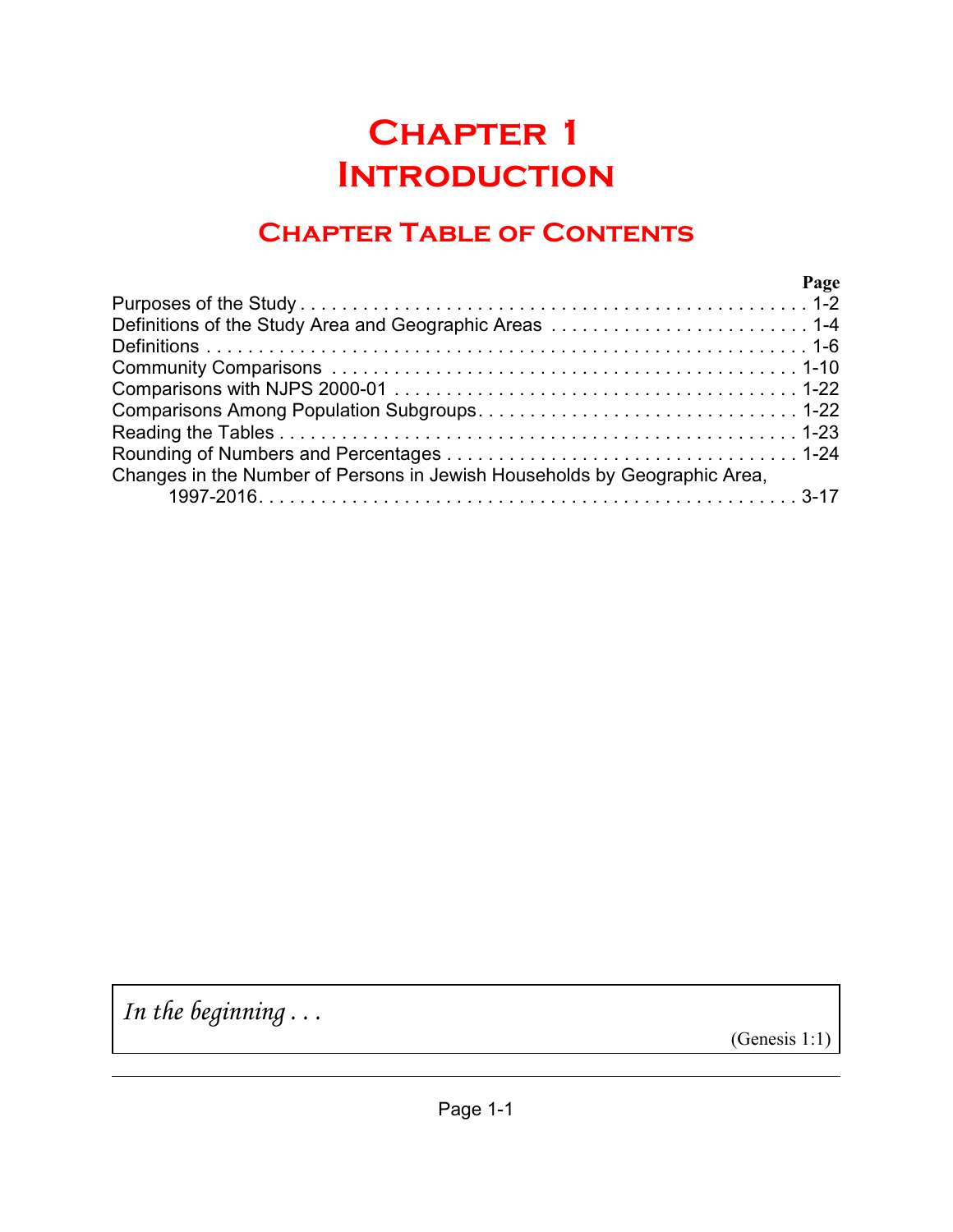# **Purposes of the Study**

**T** his is the Main Report arising from the 2016 demographic study of the Jewish population in the service area of the Jewish Federation of Broward County. The study commenced in September 2015 and was completed in January 2017. Dr. Ira M. Sheskin of the University of Miami and Social Science Research Solutions (SSRS) of Media, PA were engaged to undertake the effort. The project was funded by the Jewish Federation of Broward County. A previous studies of this community was conducted in 1997 and the results of this study are available on [www.jewishdatabank.org](http://www.jewishdatabank.org).

As shown by the recent Pew Research Center Survey on Jewish Americans, ${}^{1}$  significant changes in the American Jewish community present major challenges. Research and planning based upon sound information have become essential components of the activities of the organized American Jewish community. Scientific Jewish community studies have been completed in almost 60 American Jewish communities since 1993 (**Table 1-1**), covering more than 85% of the more than 6.8 million American Jews counted in the *American Jewish Year Book*. 2

National Jewish Population Surveys (NJPS) were conducted by the Council of Jewish Federations (which merged into United Jewish Communities) in 1971 and 1990 and by United Jewish Communities (now The Jewish Federations of North America) in 2000-01.

This study will assist the Jewish Federation of Broward County, Jewish agencies, local synagogues, and Jewish organizations in developing the community's strengths and in designing projects and programs to address its needs. It will provide information to help the community set priorities and guide decision making for the next decade and beyond.

In many ways, the term *demographic study* is a misnomer, for studies such as this one are actually designed to collect information about more than just strict demographic factors. Thus, this is called a *Jewish population study*. This study has collected data about a broad range of demographic and geographic characteristics, religious and community involvement, service delivery, and philanthropic behavior.The relationship between the first three types of data (demographic, geographic, and religious) and service delivery and campaign information are of particular importance, as are issues of Jewish continuity. More specifically, this study was designed to collect information about the following:

<sup>1</sup> Pew Research Center (2013). *A Portrait of Jewish Americans*. (Washington, DC: Pew Research Center) at [www.pewforum.org](http://www.pewforum.org).

 $^{\text{2}}$  Ira Sheskin and Arnold Dashefsky (2015). "Jewish Population in the United States, 2015," in Arnold Dashefsky and Ira Sheskin (Editors) (2015) *American Jewish Year Book, 2015, Volume 115* (Dordrecht: Springer) pp. 163-260 at [www.jewishdatabank.org](http://www.jewishdatabank.org).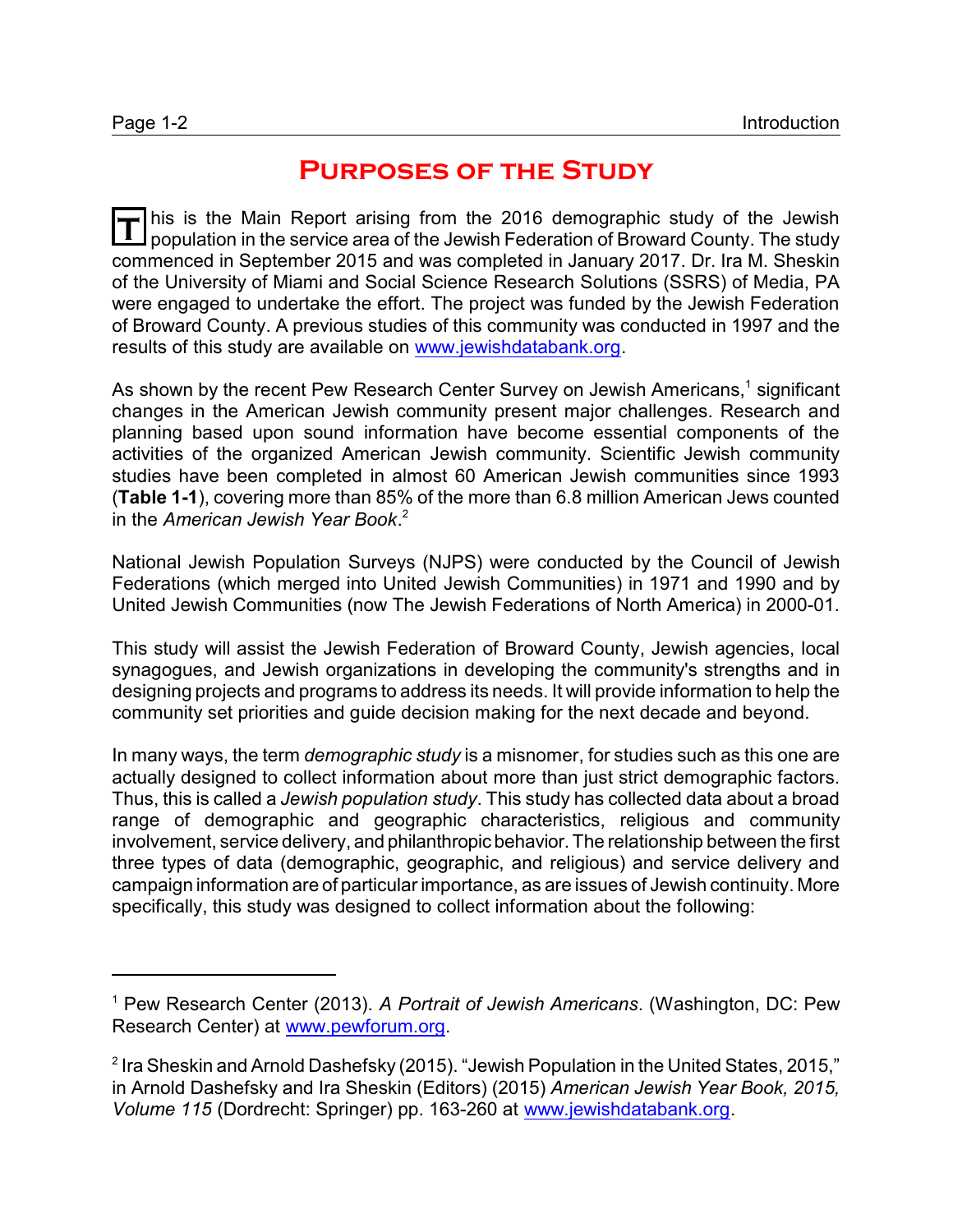- $\triangleleft$  Jewish Population Size
- $\triangleleft$  Geographic Distribution
- $\triangleleft$  Geographic Profile
- $\triangle$  Demographic Profile
- $\triangle$  Religious Profile
- $\triangleleft$  Membership Profile
- $\triangle$  Jewish Education
- $\triangleleft$  Jewish Agencies
- $\triangle$  Social Service Needs
- $\triangle$  Israel
- $\triangle$  Anti-Semitism and Anti-Israelism
- $\triangle$  The Media
- $\triangle$  Philanthropic Profile

Three driving forces helped to define the need for, and the nature of, this study.

First, the 1990<sup>3</sup> and 2000-01<sup>4</sup> National Jewish Population Surveys and the 2013 Pew Research Center study of Jewish Americans<sup>5</sup> and their reports of significant rates of intermarriage and issues of Jewish continuity have seriously impacted the agenda of the American Jewish community. Concern about Jewish continuity is as great in Broward as in any other community. This study was designed, in part, to provide the Jewish Federation of Broward County, Jewish agencies, local synagogues, and Jewish organizations with information to enable them to provide services and programs to contribute to the development of a Jewish community that will offer compelling reasons for all Jews to maintain their Jewish identity and remain active members of the community.

**Second**, complex decisions must be made by the Jewish Federation of Broward County and Jewish agencies. Questions were asked which will assist the Jewish Federation of Broward County and Jewish organizations and agencies that provide, or are concerned with, social and educational services. This study finds that the Jewish population of Broward is diverse demographically (with large numbers of both children and elderly) and, as a result, the social service network is critical to the continuing strength of the community. This study provides the data to help fine tune this network and prioritize the services offered.

**Third**, while the Jewish Federation of Broward County plays a central role in Jewish fund raising, it is felt that there is potential for increased giving across the community. To help meet Jewish needs in Broward, Israel, and around the world, questions were designed to collect information helpful to financial resource development by the Jewish community.

<sup>3</sup> Barry A. Kosmin et al. (1991). *Highlights of the CJF 1990 National Jewish Population Survey.* New York: Council of Jewish Federations at [www.jewishdatabank.org](http://www.jewishdatabank.org) .

<sup>4</sup> Laurence Kotler-Berkowitz, Steven Cohen, Jonathan Ament, Vivian Klaff, Frank Mott, and Danyelle Peckerman (2003). *Strength, Challenge and Diversity in the American Jewish Population*. New York: United Jewish Communities at [www.jewishdatabank.org](http://www.jewishdatabank.org).

<sup>5</sup> Pew Research Center (2013). *A Portrait of Jewish Americans*. Washington, DC: Pew Research Center at<http://www.pewforum.org>.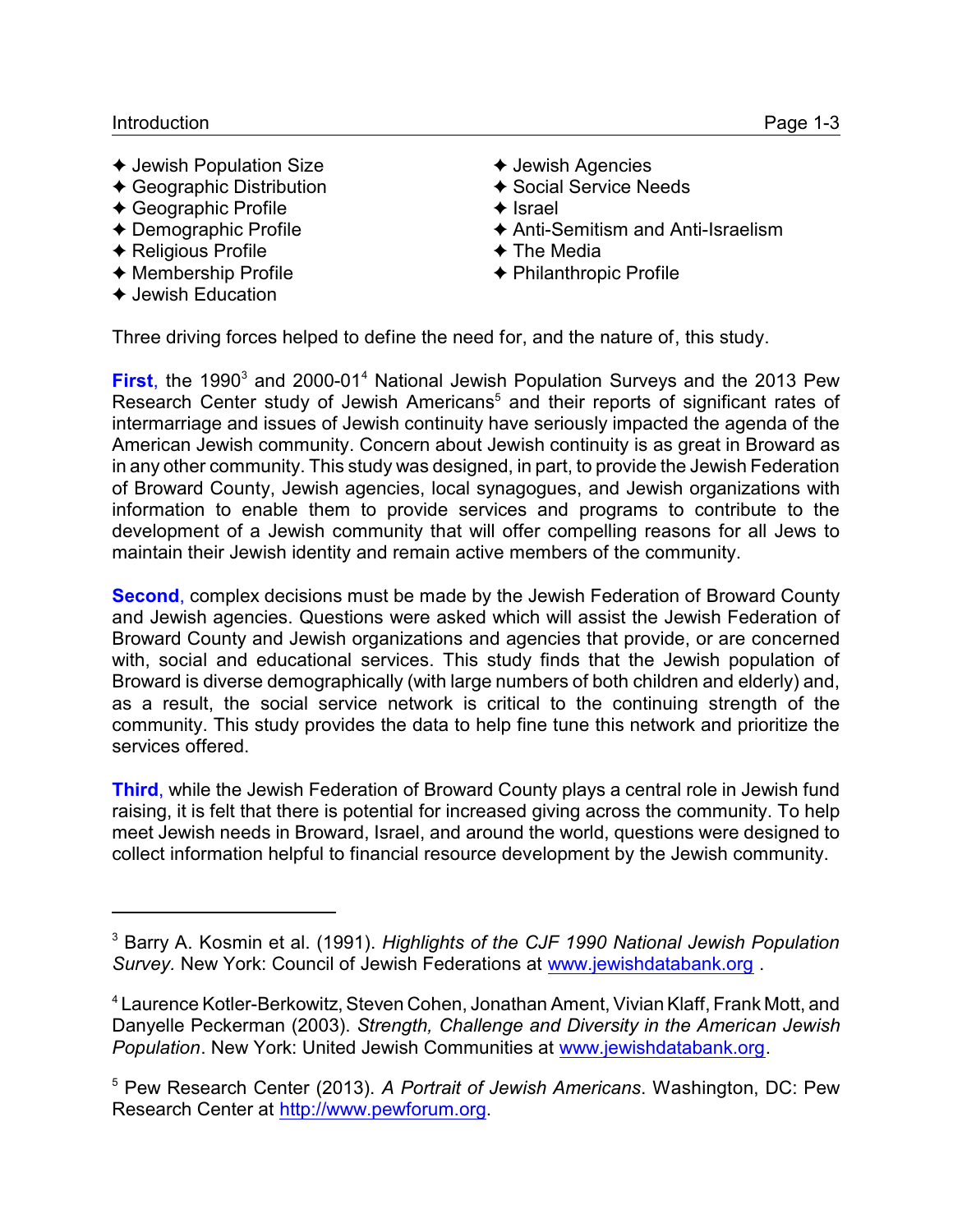# **Definitions of the Study Area and Geographic Areas**

T he study area includes all of Broward County, Florida. For purposes of geographical<br>
analysis, the study area is divided into 6 geographic areas. See the man on the next analysis, the study area is divided into 6 geographic areas. See the map on the next page.

## **O** Southeast Broward

- $\approx$  Includes zip codes 33004, 33009, 33019, 33020, 33021, 33023, and 33312
- $E$  Includes cities of Hallandale, Hollywood, Pembroke Park, and parts of Miramar
- <sup>1</sup> Geographic Description: East of Florida's Turnpike and South of I-595

### *<u>O* Southwest Broward</u>

- <sup>1</sup> Includes zip codes 33024, 33025, 33026, 33027, 33028, 33029, 33314, 33326, 33327, 33328, 33330, 33331, and 33332
- **E** Includes cities of Bonaventure, Cooper City, Davie, Pembroke Pines (including condominium of Century Village), and Weston
- a Geographic Description: West of Florida's Turnpike and South of I-595

## **8 West Central Broward**

- <sup>1</sup> Includes zip codes 33309, 33068, 33313, 33317, 33319, 33321, 33322, 33323, I 33324, 33325, and 33351
- <sup>1</sup> Includes cities of Lauderdale Lakes, North Lauderdale, Plantation, Sunrise, and Tamarac (including the condominium of Kings Point)
- **E** Geographic Description: West of 441 (plus Lauderdale Lakes zip code), North of I-595, and South of Atlantic Boulevard

### **<sup>O</sup> Northwest Broward**

- $\approx$  Includes zip codes 33065, 33067, 33071, 33073, and 33076
- **E** Includes cities of Coral Springs, northern Coconut Creek, and Parkland
- **E** Geographic Description: North of Atlantic Boulevard in the West, North of Sample Road in the East, and West of Powerline Road

### ð **North Central Broward**

- $\sqrt{w}$  Includes zip codes 33063, 33066, 33069, and 33442
- **E** Includes cities of Coconut Creek (excluding northern part) and Margate
- <sup>1</sup> Includes condominiums of Century Village, Palm Aire, and Wynmoor Village

# $Q$  **East Broward**

- $\approx$  Includes zip codes 33060, 33062, 33064, 33301, 33304, 33305, 33306, 33308, 33311, 33315, 33316, 33334, and 33441
- <sup>■</sup> Includes city of Fort Lauderdale
- $E$  Geographic Description: East of I-95 and North of State Road 84 to the Palm Beach County line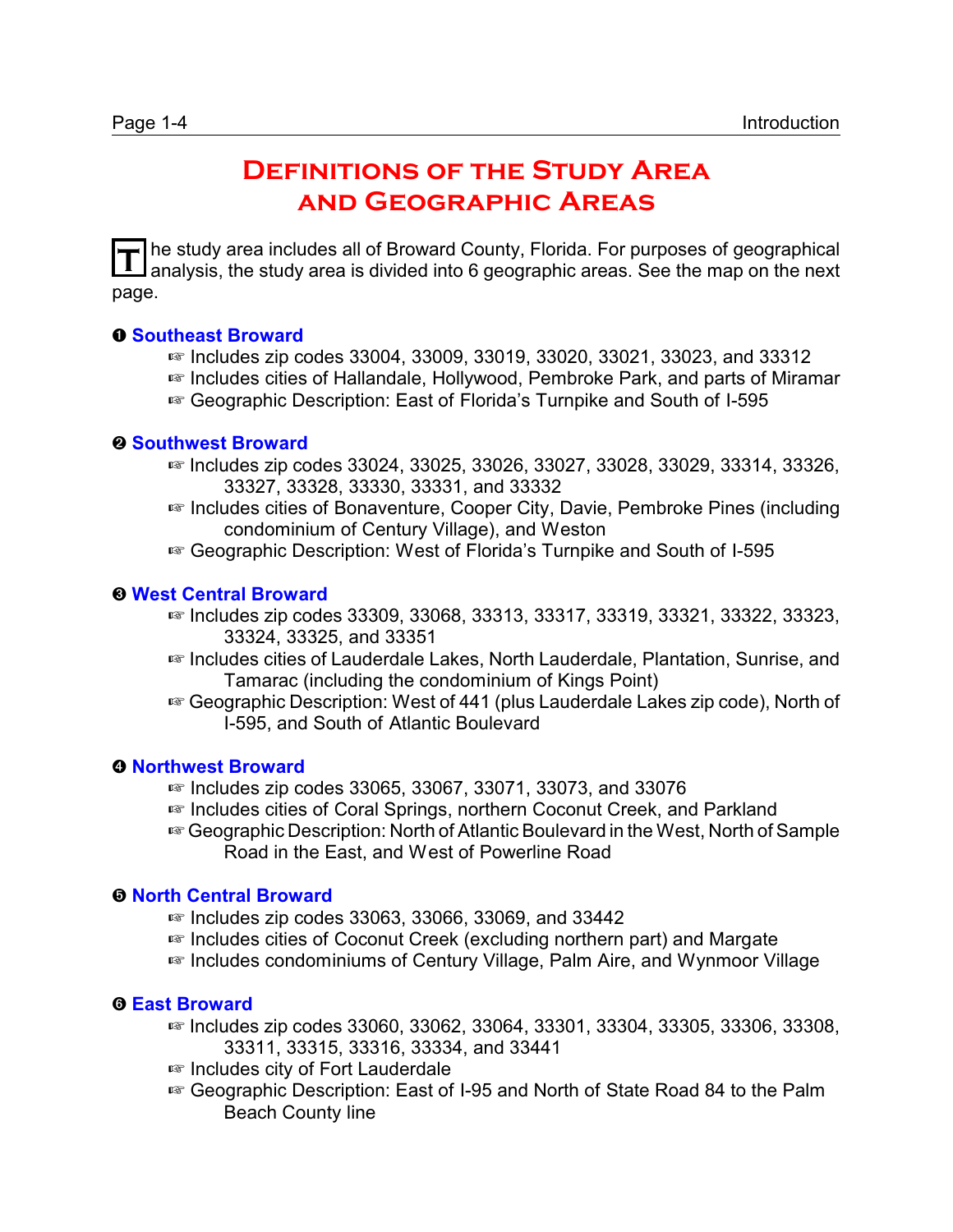Place holder for map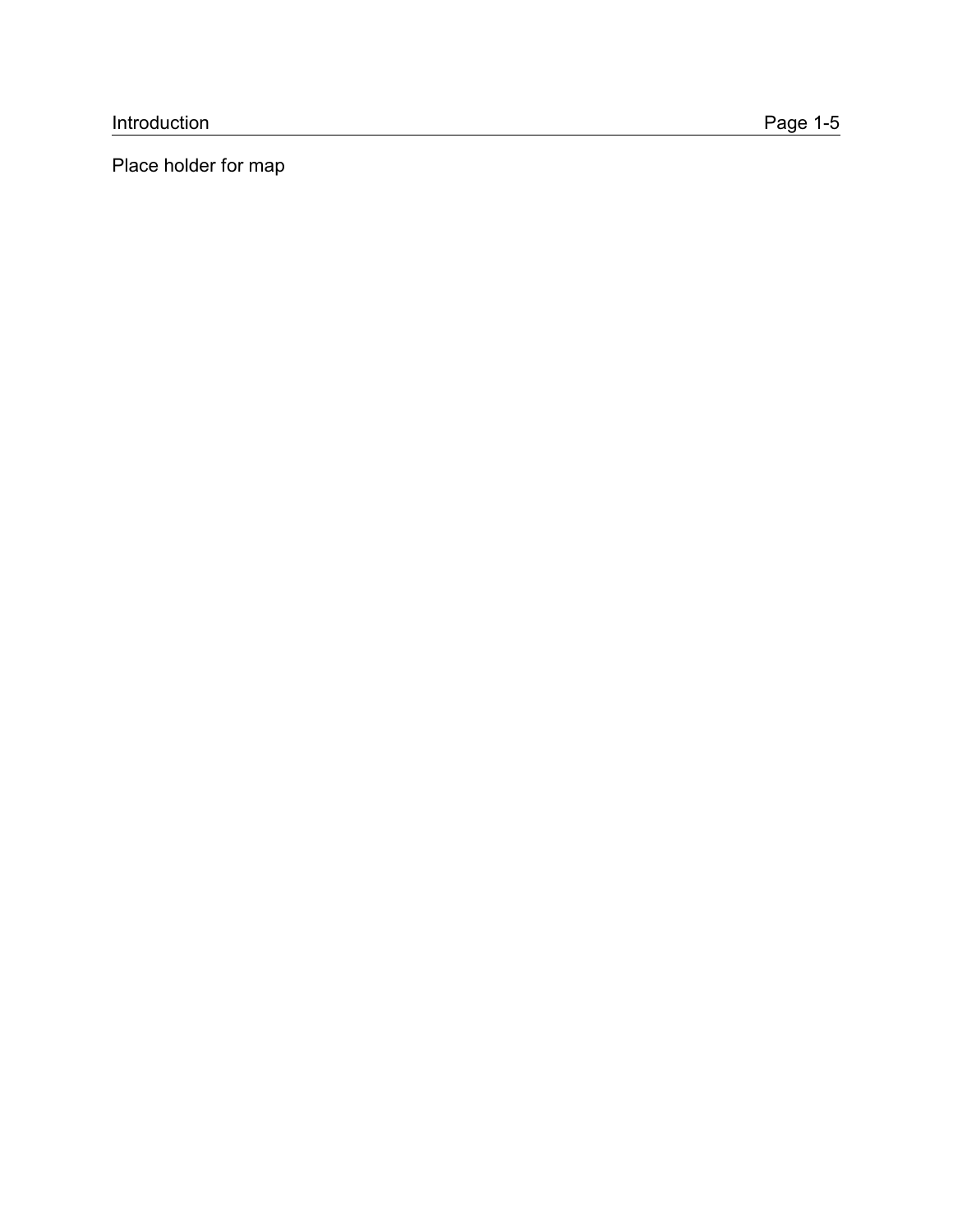# **DEFINITIONS**

**K** ey definitions of terms used throughout this report are provided below. Terms used only in certain chapters are defined within those chapters.

## ! **Jewish Person**

A *Jewish person* is any person who currently considers himself/herself Jewish (or who is identified as such by the respondent) or who was born Jewish or raised Jewish and has not formally converted to another religion and does not regularly attend religious services of another religion (*irrespective* of formal conversion). Note that whether a person was born Jewish, was raised Jewish, or currently considers himself/herself Jewish is based on self-identification. A person who was born Jewish or raised Jewish (excluding any such person who has formally converted to another religion or who regularly attends religious services of another religion [*irrespective* of formal conversion]), but currently considers himself/herself to be secular, agnostic, atheist, non-practicing, non-religious, nonobservant, nothing, no religion, or a non-Western religion is considered to be Jewish. Adults (but not children) who consider themselves *part Jewish* are considered to be Jewish. Children who are part Jewish (being raised both Jewish and in another religion) are *not* considered to be Jewish when examining Jewish educational issues, but are counted in the overall count of Jews. Persons who are Messianic are *not* considered to be Jewish. *Persons of Jewish background* who do not consider themselves to be Jewish are *not* considered to be Jewish.

# ! **Jewish Household**

A *Jewish household* is any household containing a Jewish person. See the "Definition of an Eligible Household" section in Chapter 2 for a list of exclusions.

### ! **Persons in Jewish Households**

*Persons in Jewish households* are any persons (both Jewish and non-Jewish) living in a Jewish household. Some results in this report are shown for persons in Jewish households, while other results are shown only for Jewish persons or only for non-Jewish persons in Jewish households. Children who are temporarily away at school are included as persons in Jewish households. Paid Jewish employees living in a Jewish household are included as persons in Jewish households. Paid non-Jewish employees living in a Jewish household are *not* included as persons in Jewish households.

### ● Jew-by-Choice

For adults, a *Jew-by-Choice* is any person age 18 or over who was not born or raised Jewish but currently considers himself/herself Jewish (*irrespective* of formal conversion). For children, a Jew-by-Choice is any person age 0-17 who was not born Jewish but is being raised Jewish (*irrespective* of formal conversion). Children who were not born Jewish but are being raised both Jewish and in another religion (part Jewish) are *not* considered to be Jews-by-Choice.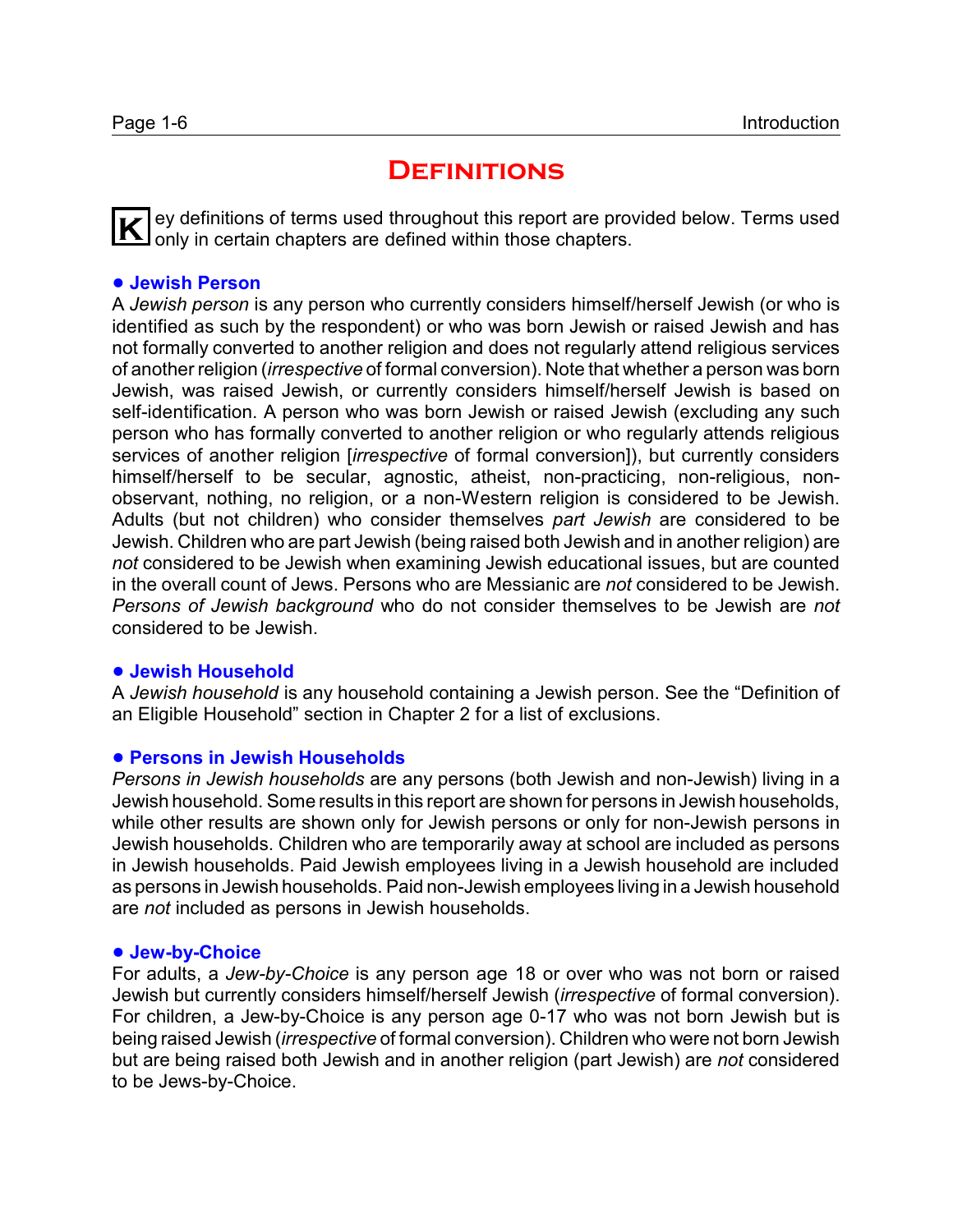### **. Born or Raised Jewish Adult**

A *born or raised Jewish adult* is any Jewish person age 18 or over who was born or raised Jewish. Jews-by-Choice (since they were not born or raised Jewish) and persons of Jewish background who do not consider themselves to be Jewish (since they are not currently Jewish) are *not* considered to be born or raised Jewish adults.

#### **• Respondent**

The *respondent* is the person in a Jewish household who was queried in the Telephone Survey. Some questions were asked of the respondent only, while other questions were asked of the respondent about the household or about other persons in the household. Some results in this report are shown for respondents only. Some results are shown for all respondents (both Jewish and non-Jewish), while other results are shown only for Jewish respondents. See the "Definition of an Eligible Respondent" section in Chapter 2 for procedural considerations.

#### ! **Head of Household**

In most cases, the respondent is the *head of household.* In cases in which the respondent is not Jewish, the Jewish spouse (or partner or significant other), Jewish parent, or other Jewish adult is generally designated as the head of household.

In households in which the respondent is an adult child, an elderly relative, or another member of the household who is clearly not the head of household, a Jewish head of household is designated at random from the husband and wife in the household or the single parent is designated as the head of household.

### ! **Age of Head of Household and Age of Respondent**

Data are shown for the *age of head of household* when examining questions in which the head of household is instrumental in making a household decision (such as synagogue membership or charitable donations). Data are shown for the *age of respondent* when examining questions in which the respondent is expressing an opinion (such as emotional attachment to Israel) and questions asked only of the respondent (such as volunteering).

#### ! **Children in Jewish Households and Jewish Children**

*Children in Jewish households* are any persons age 0-17 (both Jewish and non-Jewish) living in a Jewish household. *Jewish children* are any persons age 0-17 living in a Jewish household who are identified by the respondent as being raised Jewish (*irrespective* of formal conversion). Children who are part Jewish (being raised both Jewish and in another religion) are *not* considered to be Jewish children, but are counted in the overall count of Jews. Some results in this report are shown for children in Jewish households or Jewish households with children, while other results are shown only for Jewish children or households with Jewish children. In a few cases, results are shown for Jewish and part Jewish children combined.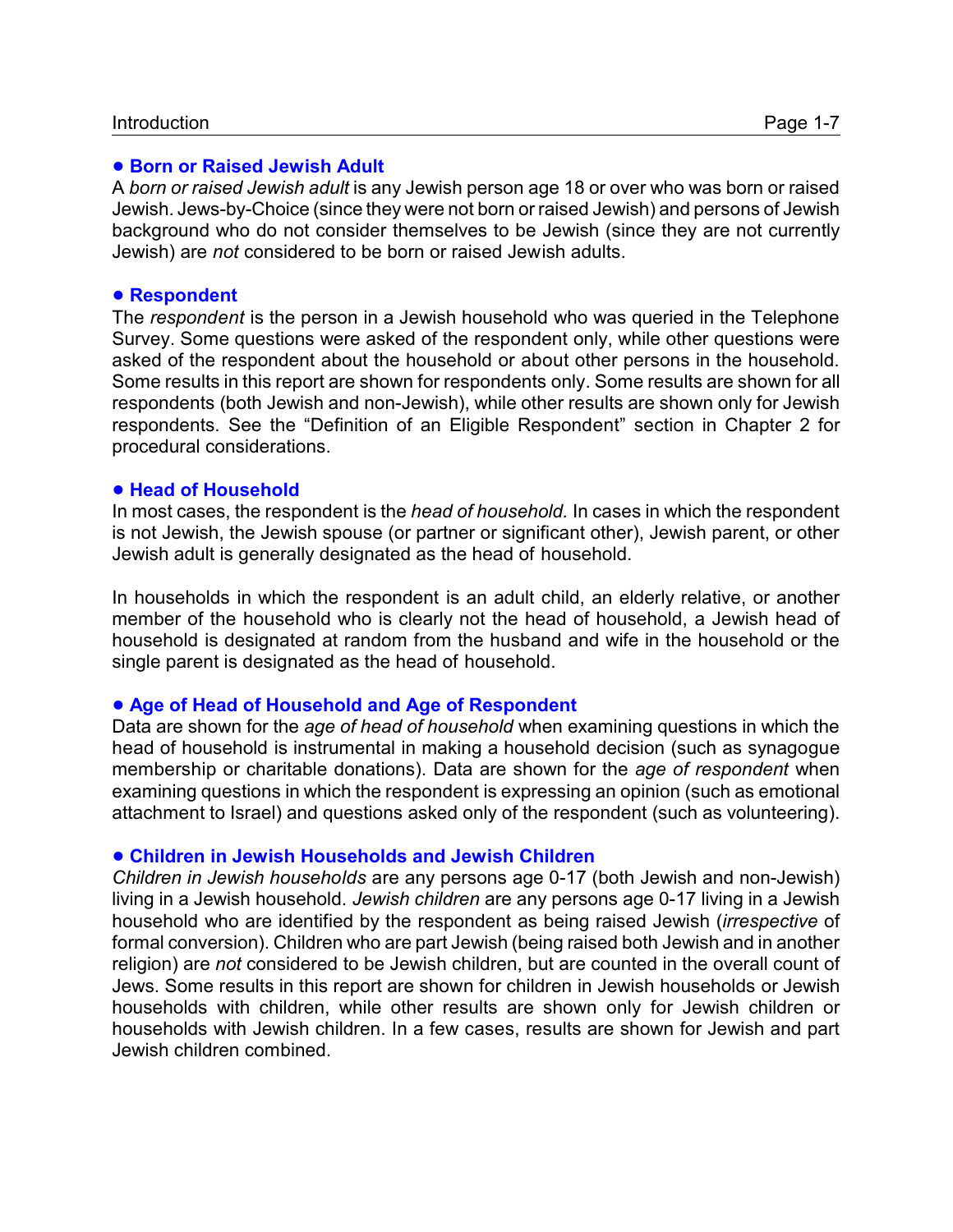#### ! **Part-Year and Full-Year Households**

*Part-year households* are Jewish households who live in the study area for 3-7 months of the year. *Full-year households* are Jewish households who live in the study area for 8-12 months of the year. *Visitor households* are Jewish households who live in the study area for less than three months of the year.

#### ! **FSU Households**

*FSU households* are Jewish households in which an adult was born in one of the republics of the Former Soviet Union (FSU) or in which the respondent's location of residence prior to the study area was in the FSU.

#### ! **Hispanic Households, Sephardic Households, and Israeli Households**

*Hispanic households* are Jewish households in which an adult considers himself/herself Hispanic. *Sephardic households* are Jewish households in which an adult considers himself/herself Sephardic. *Israeli households* are Jewish households in which an adult considers himself/herself Israeli.

#### ! **Age Groups**

Except as otherwise specified in this report, *children* refers to persons age 0-17, *teenagers* refers to persons age 13-17, *adults* refers to persons age 18 and over, *non-elderly* refers to adults under age 65, and *elderly* refers to adults age 65 and over.

#### ! **Household Structure**

*Household with children* refers to Jewish households containing children (both Jewish and non-Jewish) age 0-17 at home. *Household with only adult children* refers to Jewish households containing adult children (both Jewish and non-Jewish) age 18-29 (unless otherwise specified) at home and no children age 0-17 at home. *Non-elderly couple household* refers to two-person Jewish households containing a married couple in which the head of household is age 18-64. *Non-elderly single household* refers to one-person Jewish households containing a person age 18-64. *Elderly couple household* refers to twoperson Jewish households containing a married couple in which the head of household is age 65 or over. *Elderly single household* refers to one-person Jewish households containing a person age 65 or over.

#### ! **Jewish Identification**

With the exception of the data on the denomination of synagogue membership in Chapter 7, results reported for Orthodox, Conservative, Reconstructionist, Reform, and *Just Jewish* subgroups refer to the respondent's self-identification, not the denomination of synagogue membership. In cases in which the respondent is not Jewish, the Jewish identification is that of the Jewish spouse (or partner or significant other), Jewish parent, or other Jewish adult as reported by the non-Jewish respondent (in a *proxy* fashion). See the "Definition of an Eligible Respondent" section in Chapter 2 for more information on proxy responses.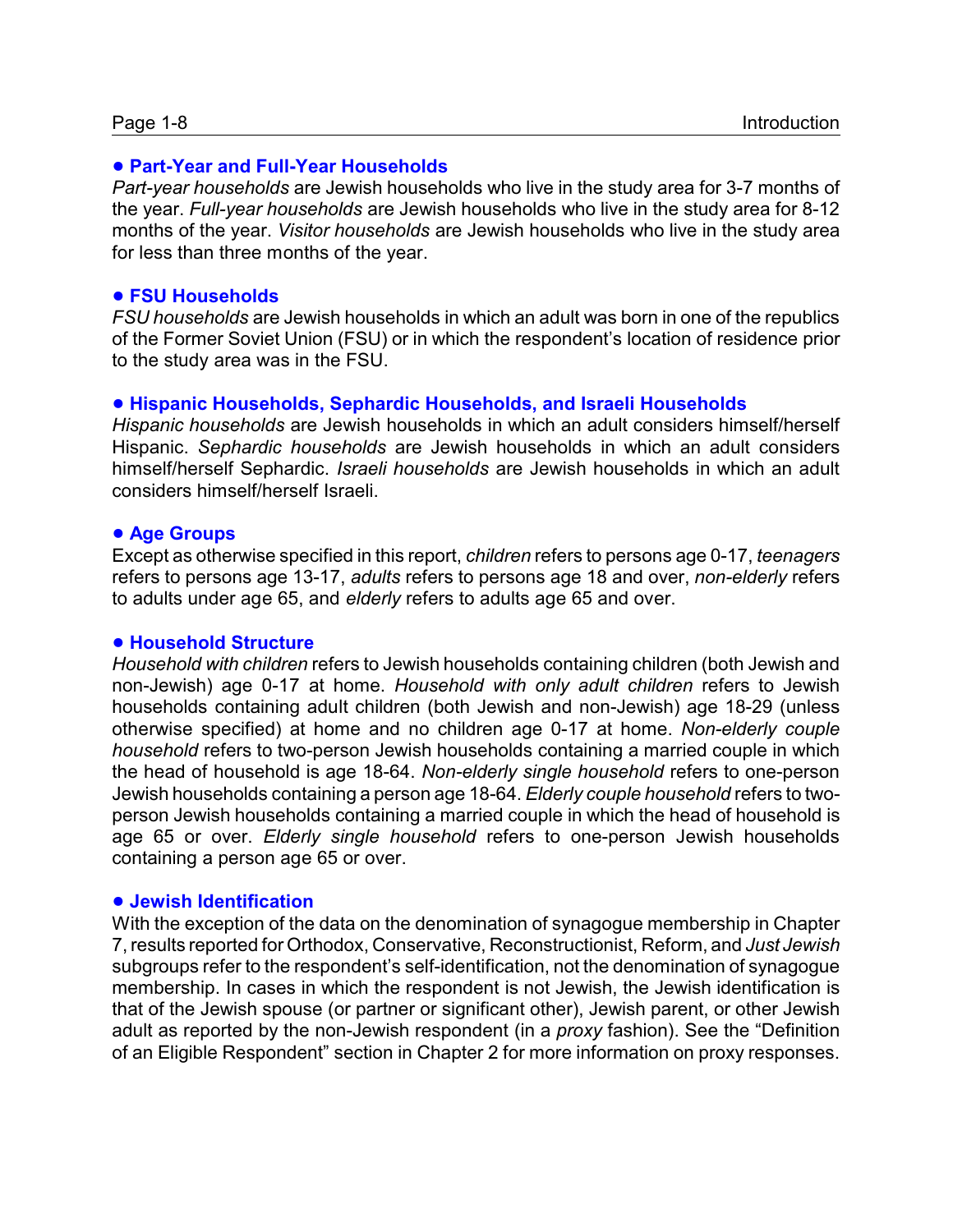#### ! **Types of Marriage**

**O In-marriage**: An *in-marriage* is a marriage in which both spouses were born or raised Jewish and currently consider themselves Jewish.

**<sup>2</sup> Conversionary In-marriage**: A *conversionary in-marriage* is a marriage in which one spouse was born or raised Jewish and currently considers himself/herself Jewish and the other spouse was not born or raised Jewish but currently considers himself/herself Jewish (*irrespective* of formal conversion).

**<sup>0</sup> Intermarriage**: An *intermarriage* is a marriage in which one spouse currently considers himself/herself Jewish and the other spouse does not currently consider himself/herself Jewish.

#### ! **Jewish Organization**

A *Jewish organization* is a Jewish organization other than a synagogue or Jewish Community Center. In querying whether anyone in the household is currently a member of a Jewish organization, respondents were given the examples of B'nai B'rith and Hadassah.

#### ! **Jewish and General Trips to Israel**

**O Jewish Trip**: A *Jewish trip* to Israel is a trip sponsored by a Jewish group, such as a Jewish Federation, Birthright, Jewish agency, synagogue, or Jewish organization. Households containing members who lived or studied in Israel (excluding households containing Israelis) are reported as households in which a member visited Israel on a Jewish trip. Households containing members who visited Israel on both a Jewish trip and a general trip are reported as households in which a member visited Israel on a Jewish trip.

**<sup>9</sup> General Trip**: A *general trip* to Israel is either a trip sponsored by a non-Jewish group or commercial company or a trip in which the household member visited Israel on his/her own or with family. Households containing Israelis are reported as households in which a member visited Israel on a general trip.

#### ! **Jewish Federation Market Segments in the Past Year**

Respondents were asked whether their households donated to the Jewish Federation of Broward County (*Jewish Federation*) in the past year. If their households did not donate, the respondents were asked whether the Jewish Federation contacted them in the past year for the purpose of asking their households to donate. "Don't know" responses were treated as negative responses. From these two questions, three *Jewish Federation market segments* are developed:

**O** Donated to Federation: Includes households who reported that they donated to the Jewish Federation in the past year.

**<sup>O</sup> Asked, Did Not Donate**: Includes households who reported that the Jewish Federation asked them to donate in the past year but they did not donate.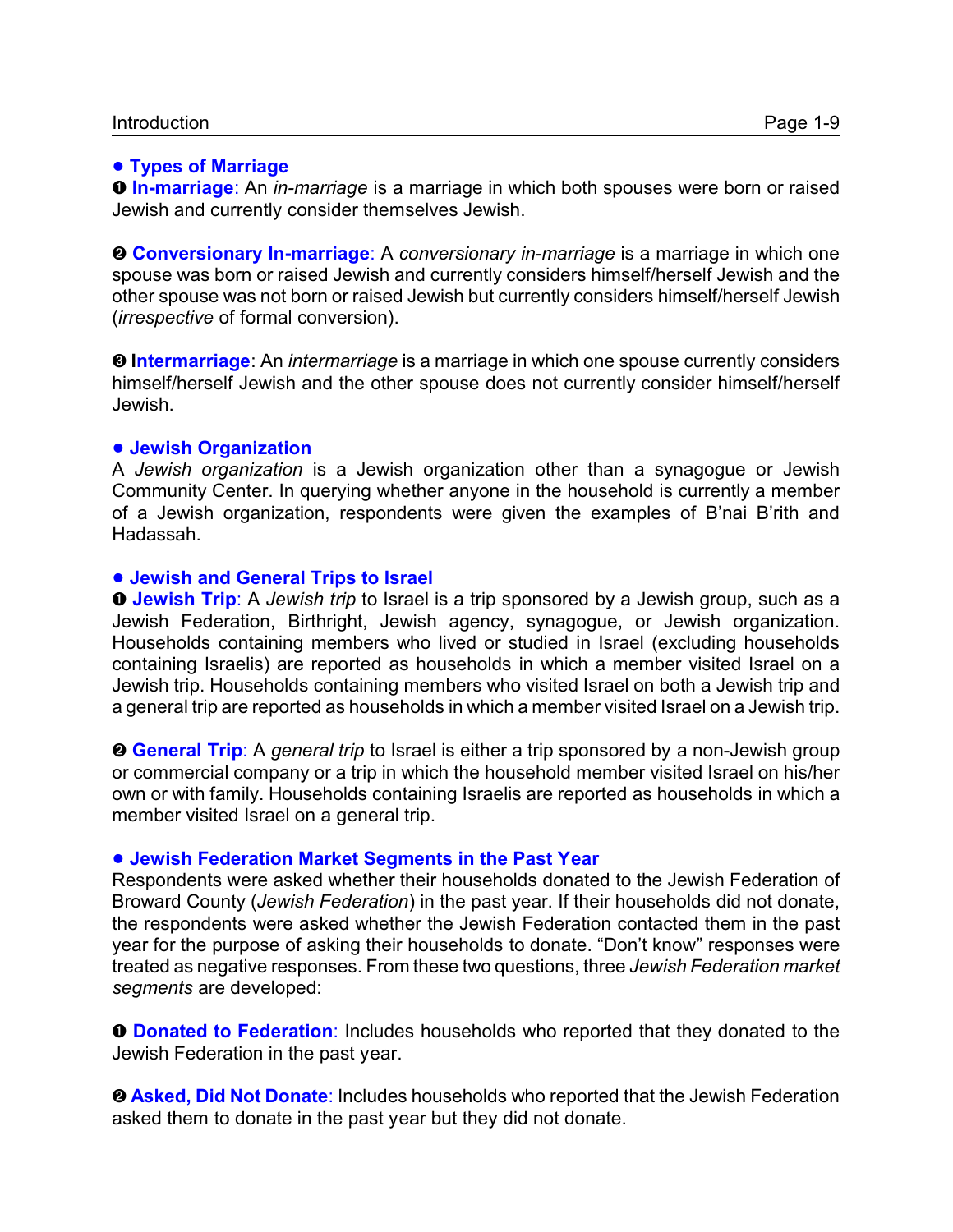**<sup>O</sup> Not Asked**: Includes households who reported that they did not donate to the Jewish Federation in the past year and were not asked to donate.

# ! **Donated to Jewish Federation in the Past Year**

The variable *Donated to Jewish Federation in the Past Year* refers only to households who donated to the Jewish Federation of Broward County. Households who donated only to Jewish Federations outside Broward are not included.

# ! **Median**

The *median* is a measure of the central tendency of a distribution. For example, if the median age is 40, then half of the population is under age 40 and half of the population is over age 40.

## ! **Base**

The *base* refers to the set of households or persons in a household about whom the results of each question on the Telephone Survey are reported. The base is the denominator used in calculating the percentages shown in the text and tables in this report. The base is shown either directly below the table title or in the column headings or row labels. Examples of bases used in this report include, among others, Jewish Households, Persons in Jewish Households, Respondents, Adults in Jewish Households, and Jewish Children Age 0-17.

# **Community Comparisons**

**I** n many cases this report compares Broward with other American Jewish communities<br>(Table 1.1), About 200 Comparison with Other Communities tables are presented in (**Table 1-1**). About 200 *Comparison with Other Communities* tables are presented in this report.<sup>6</sup>

**Reasons for Exercising Caution in Comparing Broward with Other Jewish Communities**. The comparisons of Broward with other Jewish communities should be treated with caution for the following major reasons:

**O Different Dates of the Studies**. The Jewish community studies included in the comparison tables were completed over a 23-year period. Differences between Place A in 1993 and Place B in 2016 may be due to the temporal differences in the community studies. For example, the intermarriage rate in Place A may be lower than in Place B simply because the community study in Place A was completed 21 years earlier, when

<sup>6</sup> Other comparison tables may be found in Ira M. Sheskin (2015). *Comparisons of Jewish Communities: A Compendium of Tables and Bar Charts* Storrs, CT: Mandell Berman Institute, Berman Jewish DataBank and The Jewish Federations of North America at [www.jewishdatabank.org](http://www.jewishdatabank.org). For older comparisons of Broward with other Jewish communities, see Ira M. Sheskin (2001). *How Jewish Communities Differ: Variations in the Findings of Local Jewish Demographic Studies*. New York: City University of New York, Berman Jewish DataBank at [www.jewishdatabank.org](http://www.jewishdatabank.org).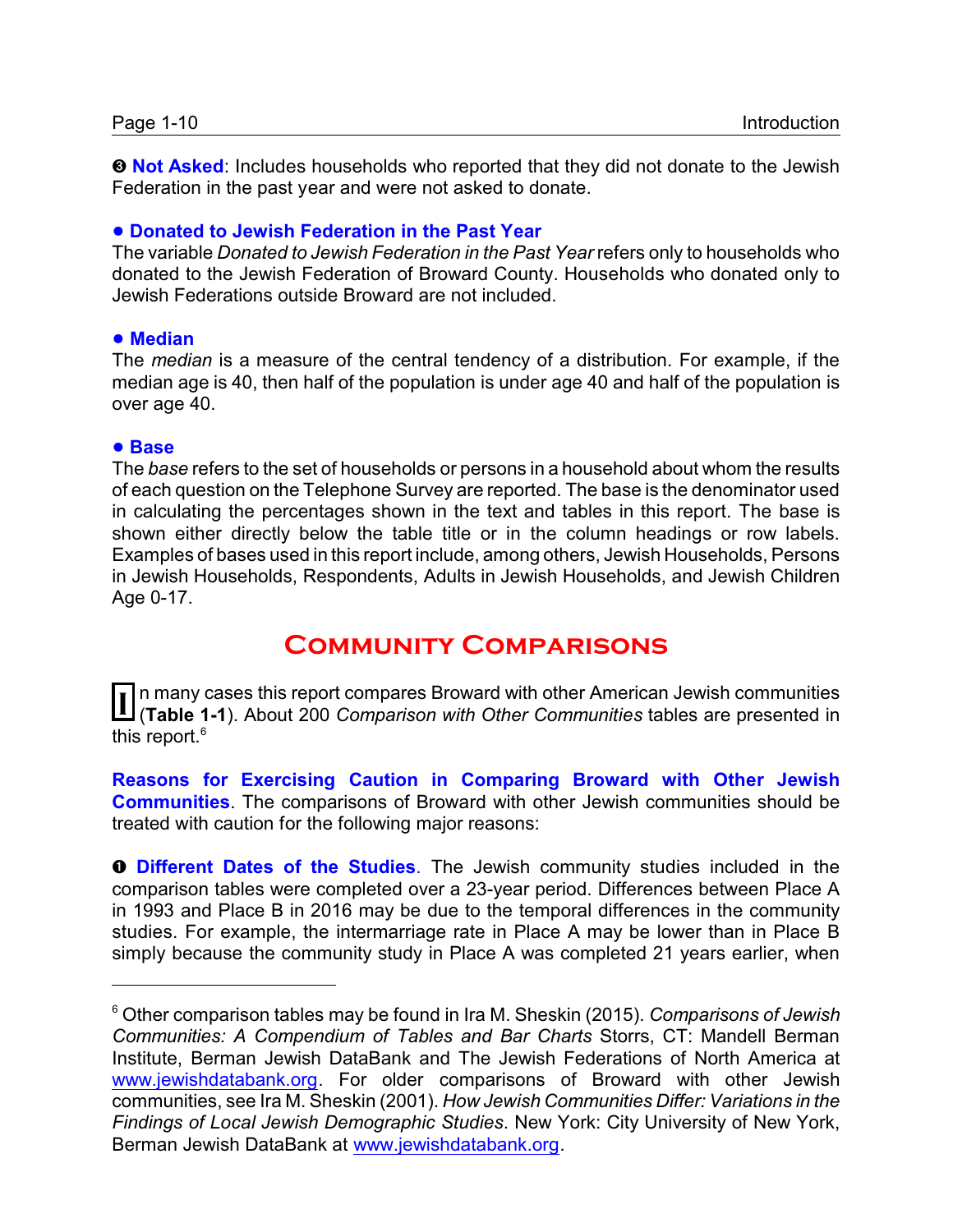intermarriage rates generally were lower. Obviously, this is an extreme example since most comparisons are between studies completed closer in time than in this example.

**<sup>O</sup> Different Sampling Methods**. Three different sampling methods generally have been used in Jewish community studies: a random digit dialing (RDD) only sample (drawn from randomly generated telephone numbers); an RDD sample combined with a Distinctive Jewish Name (DJN) sample (drawn from a telephone directory); and an RDD sample combined with a List sample (usually drawn from the local Jewish Federation mailing list). Only Jewish communities that used RDD sampling for at least part of the sample are included as comparison Jewish communities. Different sampling methods may lead to differences in survey results. Thus, the intermarriage rate in Place A may be lower than in Place B because the community study in Place A used RDD and List samples, where the List sample included proportionately fewer intermarried households, while the community study in Place B used an RDD only sample. (See the "Telephone Survey" section in Chapter 2 for a further discussion of RDD and List sampling methods.) **Table 1-2** shows the sampling methods and sample sizes for each of the community studies included in the comparison tables.

**<sup>6</sup> Different Questionnaires**. A variety of questionnaires have been used in Jewish community studies. The survey research literature indicates that even small changes in question wording or in the sequence in which questions are asked on a telephone survey can have a significant impact upon survey results.

**<sup>O</sup> Small Sample Sizes**. In general, when comparing the overall results for Jewish households or persons in Jewish households among the comparison Jewish communities, the sample sizes used in the community studies are such that results which are at least five percentage points apart may be considered to be statistically significantly different. On the other hand, when comparing the results among the comparison Jewish communities for population subgroups (such as households with children or respondents under age 35), the sample sizes may be considerably smaller such that even differences of 10-15 percentage points may not be considered to be statistically significantly different.

In summary, while problems do exist in comparing the results among the comparison Jewish communities, this researcher has every confidence that despite these problems community comparisons help provide an important context for understanding the Broward Jewish community.

**Rules for Inclusion of Comparison Jewish Communities**. To be included in the comparison tables, a community study had to meet the following major criteria:

 $\bullet$  A telephone survey using an RDD sample had to be used for at least part of the sample and for the greater part of the geographic area served by the community's Jewish Federation.

 $\odot$  The study had to be completed since 1993, a 23-year period. If a community completed multiple studies during this period, only the results of the most recent study are shown.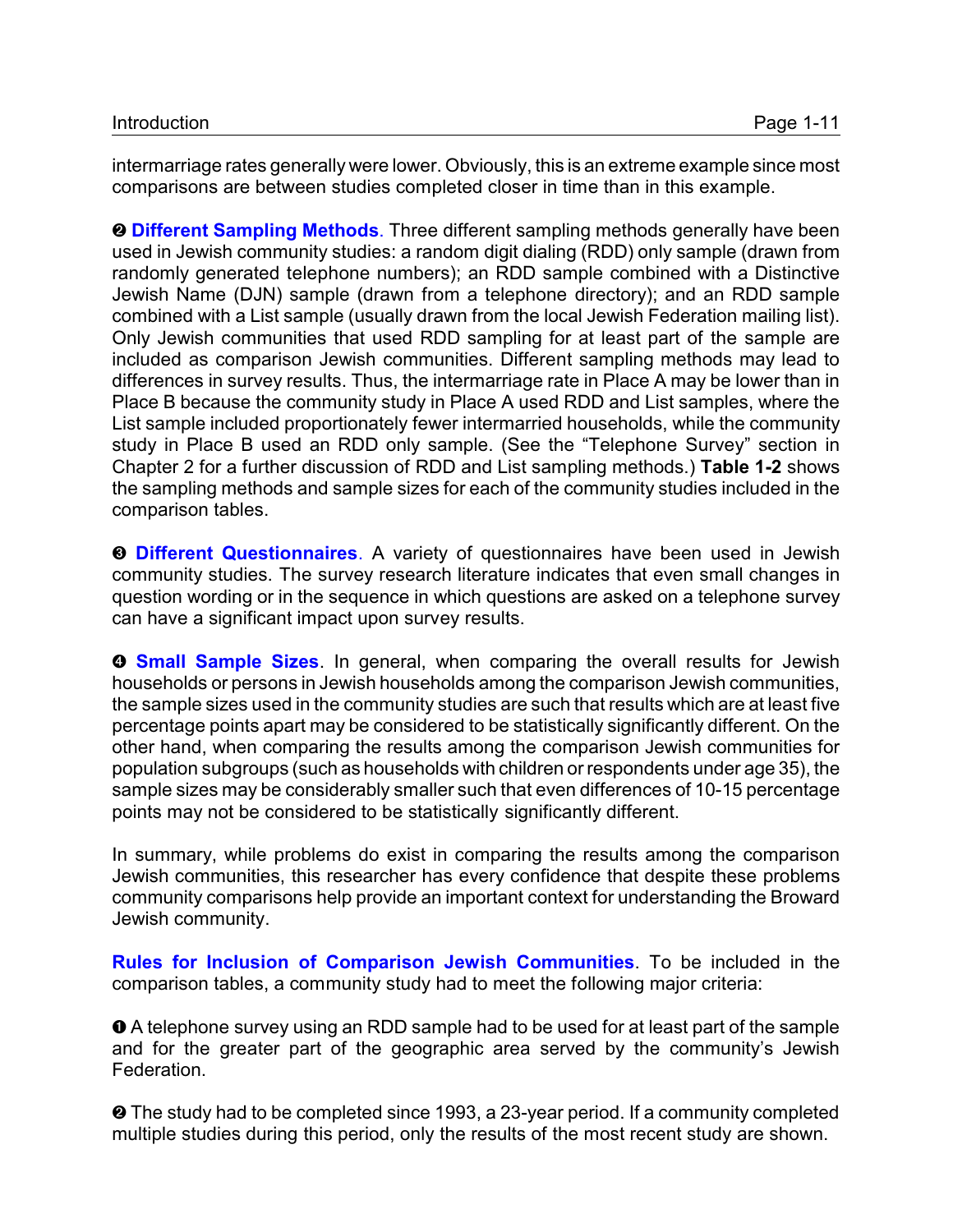$\Theta$  A community had to have asked the questions addressed in the tables using wording similar to Broward and to have reported the results in a manner facilitating comparison. In some cases where the original results were not reported in a manner facilitating comparison, this researcher has obtained the original data and produced results that permit comparisons.

 $\bullet$  A community had to have asked the questions addressed in the tables of the same set of households or persons in a household (*base*) as Broward. For example, if the question in Broward was asked of all *persons in Jewish households*, then only other Jewish communities querying this set of persons could be included in the table. Minor differences in the set of persons queried are noted in the footnotes to the tables. In some cases, communities for which the base is significantly different from that used in the table are listed below a thick horizontal line at the end of the table, with the alternative base noted. This is done for informational purposes only, and these communities are not included in the discussion of community comparisons.

ð The community study report had to be made available to the Berman Jewish DataBank or this researcher.

**Order of Communities in the Comparison Tables**. Each comparison table is ordered based upon one particular data column (the *ordered column*), in descending order of magnitude of the data. Except for those comparison tables with only one data column, the ordered column has an *italicized* heading. The choice of ordered column is determined by the data thought to be most interesting. Thus, for example, the household size table is ordered by the percentage of single person households, and the employment status table is ordered by the percentage employed full time. While listing the communities in alphabetical order might simplify finding the results quickly for a particular community, such a presentation would be much less helpful in facilitating comparisons among the Jewish communities.

When two or more communities show the same percentage (or number) in the ordered column, three rules are followed to determine the order in which the communities are listed:

**O** The first rule applies when a secondary column is used to order the communities that show the same percentage in the ordered column.

In some cases, when the ordered column is the sum of two (or more) other columns, the communities are listed according to the community that has the higher percentage on the more "extreme" of the columns being summed. For example, if two communities show the same percentage for "always/usually," the community with the highest "always" percentage is listed first.

In other cases, a comparison table is ordered on a particular column, but a secondary "related" column is used to order the communities that show the same percentage in the ordered column. For example, in the employment status table, if two communities show the same percentage for "full time," the community with the highest "part time" percentage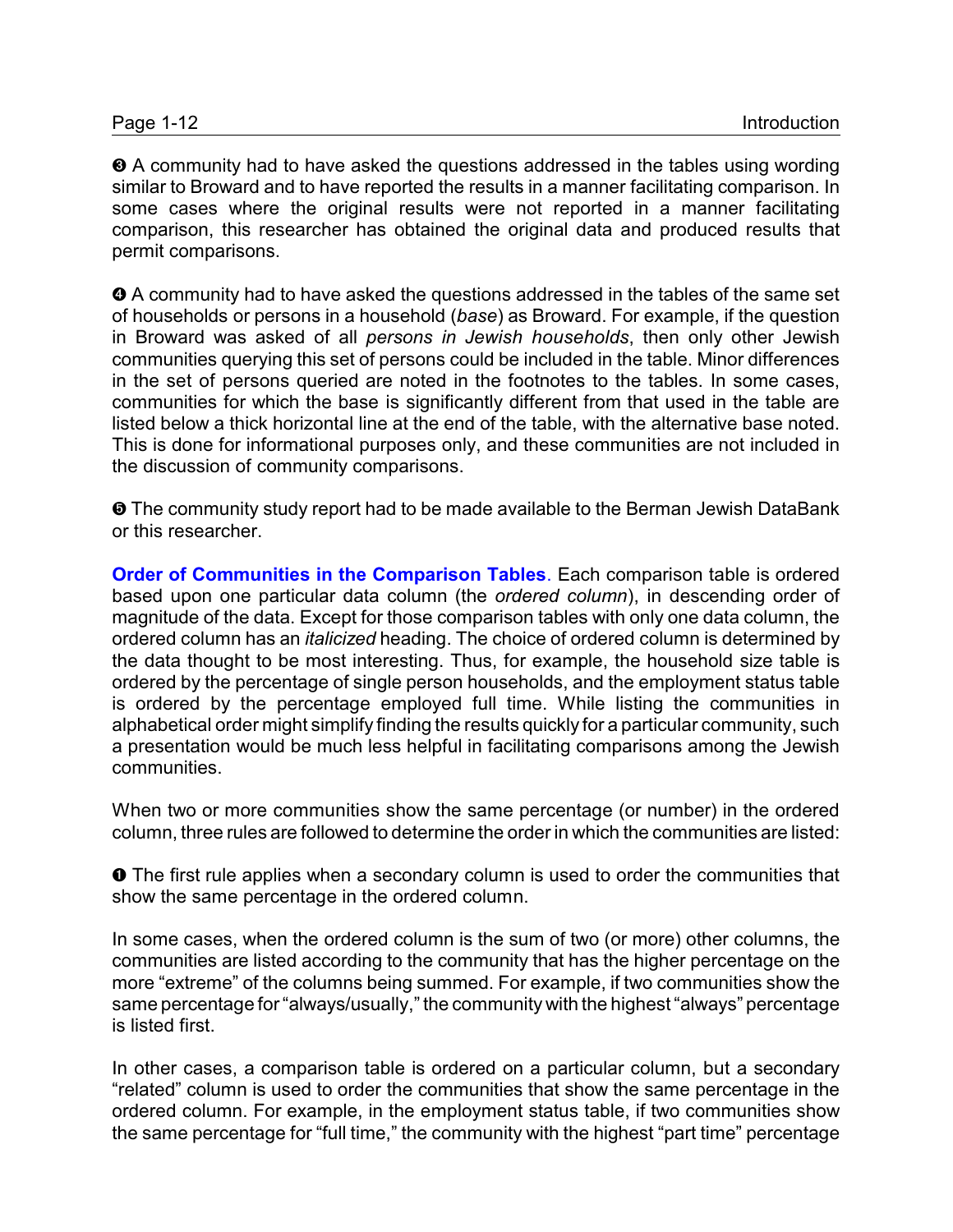is listed first.

If the communities continue to show the same percentages after applying this rule, the process is continued using the next appropriate column.

 $\odot$  The second rule applies when the first rule is not applicable or does not resolve the situation, that is, the communities show the same percentages in all the data columns. In this case, the community with the most recent study is listed first.

 $\odot$  The third rule applies when the first two rules do not resolve the situation, that is, the communities also have the same year of study. In this case, the communities are listed in alphabetical order.

Communities for which the data are unavailable for the ordered column (but are available for other columns) are listed below a thick horizontal line.

**Particularly Instructive Comparison Jewish Communities**. It is believed that based on the recency of the study, geographic proximity of the community to Broward, similar size of the Jewish Federation Annual Campaign, or similar population size of the community, the following communities provide particularly instructive comparisons with Broward: Minneapolis,, Pittsburgh, and St. Louis (**Table 1-1**). These communities are shown in **boldface type** in the comparison tables.

**Ranking of Broward Compared to Other Jewish Communities**. For the data in the ordered column and such other data columns that are deemed to be most interesting in each comparison table, the text of the report indicates whether Broward is well below average, below average, about average, above average, or well above average compared to other Jewish communities. In some cases, Broward is identified as being among the highest or lowest of the comparison Jewish communities on a particular measure. These *rankings* are determined based upon the number of comparison Jewish communities, the relative magnitude of the values (usually a percentage) being compared, and the spread between the value for Broward and the median value for the data being compared. In general, if the value for Broward is within four percentage points of the median value, Broward is identified as about average. If the value for Broward is five to eight percentage points from the median value, Broward is identified as either above average or below average, or, if appropriate, as ranking among the highest or lowest of the comparison Jewish communities. If the value for Broward is more than eight percentage points from the median value, Broward is identified as either *well* above average or *well* below average, or, if appropriate, as ranking among the highest or lowest of the comparison Jewish communities.

**Other Notes**. The year for each community study reported in the comparison tables is the year in which the telephone survey was completed.

Comparative information for residents of Broward County (both Jewish and non-Jewish) and all Americans (both Jewish and non-Jewish) was generally obtained from the 2014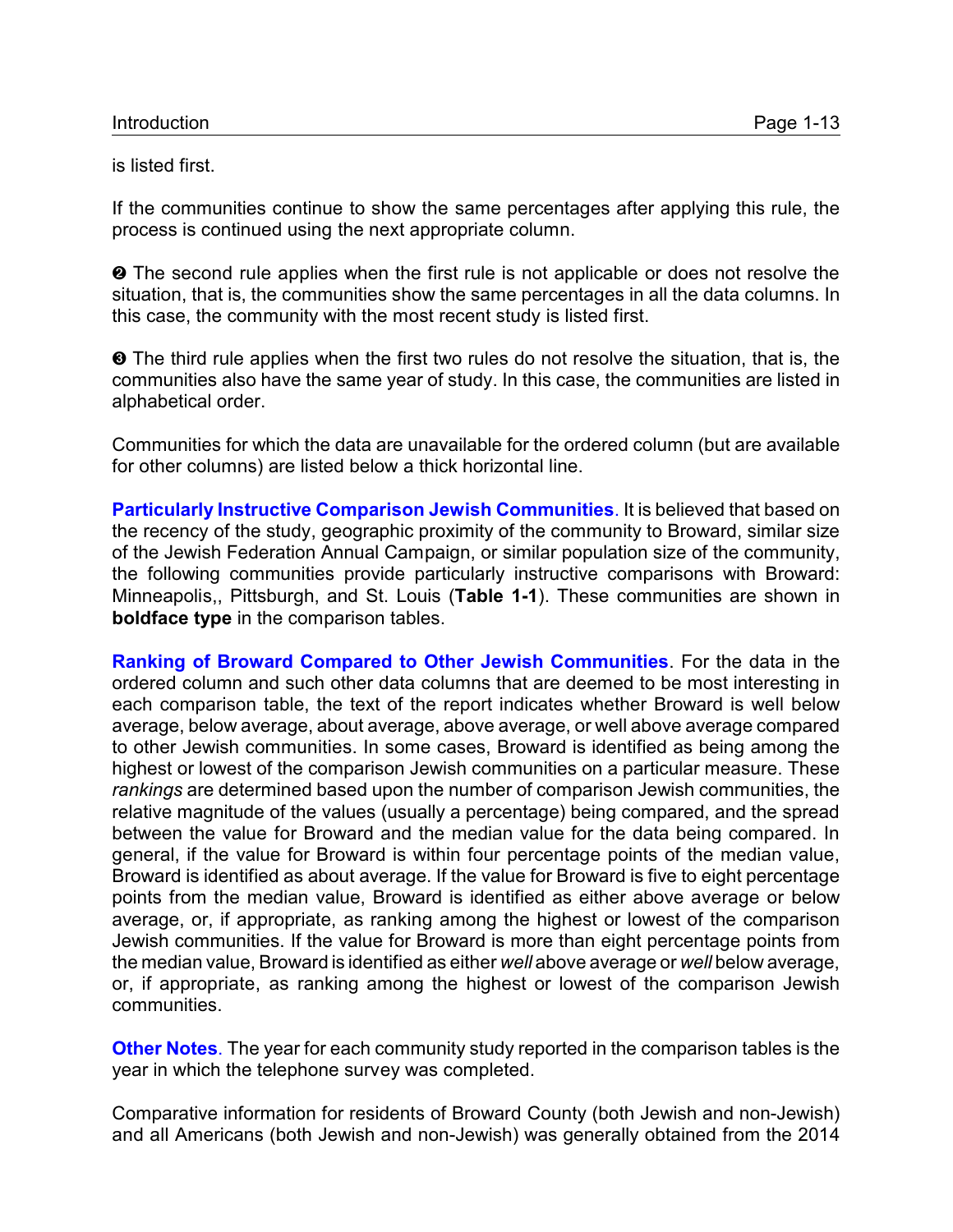American Community Survey (*ACS*) at [www.census.gov](http://www.census.gov). Note that the ACS data includes all persons in institutions while the data from the Telephone Survey excludes Jews in institutions without their own telephone number.

See [www.jewishdatabank.org](http://www.jewishdatabank.org) for copies of the questionnaires and community study reports for many of the comparison Jewish communities.

Most of the results for the comparison Jewish communities derive from the community study reports produced by this and other researchers. In some cases, as indicated above, the results for community studies not conducted by this researcher are based upon analysis of the data sets for these communities available at [www.jewishdatabank.org](http://www.jewishdatabank.org).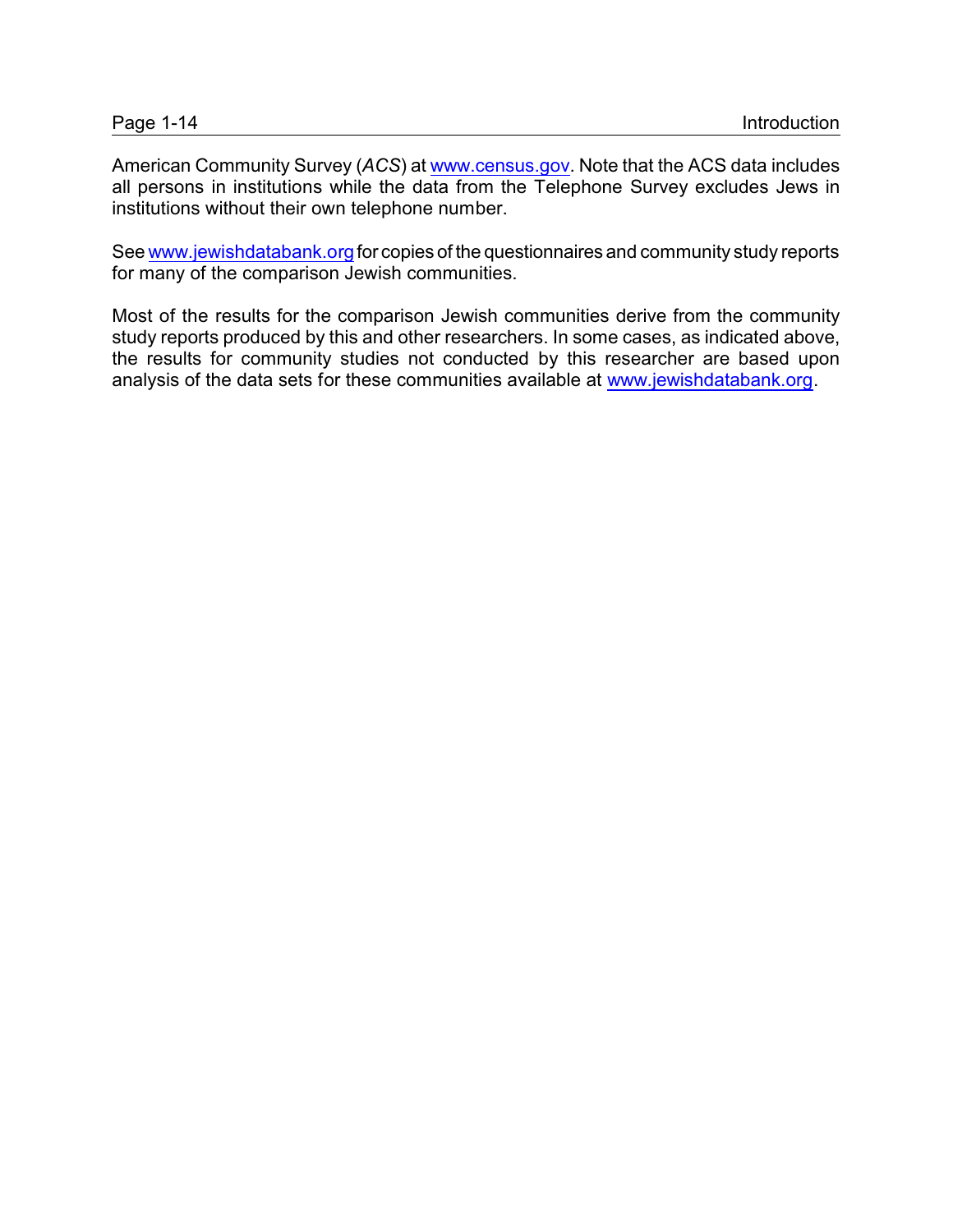| TABLE 1-1<br><b>JEWISH POPULATION SIZE</b><br><b>COMMUNITY COMPARISONS</b> |                                   |                                                        |                                                                      |                                              |  |  |
|----------------------------------------------------------------------------|-----------------------------------|--------------------------------------------------------|----------------------------------------------------------------------|----------------------------------------------|--|--|
| <b>Community</b>                                                           | Year<br><b>of</b><br><b>Study</b> | <b>Number of</b><br><b>Jewish</b><br><b>Households</b> | <b>Number of</b><br><b>Persons</b><br>in Jewish<br><b>Households</b> | <b>Number</b><br>of Jews $^\mathrm{\dagger}$ |  |  |
| <b>Atlanta</b>                                                             | 2006                              | 61,300                                                 | 156,900                                                              | 119,800                                      |  |  |
| <b>Atlantic County</b>                                                     | 2004                              | 10,000                                                 | 23,100                                                               | 20,400                                       |  |  |
| <b>Baltimore</b>                                                           | 2010                              | 42,500                                                 | 108,100                                                              | 93,400                                       |  |  |
| <b>Bergen</b>                                                              | 2001                              | 28,400                                                 | 78,000                                                               | 71,700                                       |  |  |
| <b>Boston</b>                                                              | 2005                              | 105,500                                                | 265,500                                                              | 210,500                                      |  |  |
| <b>Broward</b>                                                             | 1997                              | 133,000                                                | 269,100                                                              | 241,000                                      |  |  |
| <b>BROWARD</b>                                                             | 2016                              | 72,000                                                 | 174,000                                                              | 149,000                                      |  |  |
| <b>Buffalo</b>                                                             | 1995                              | 11,520                                                 | 31,600                                                               | 26,400                                       |  |  |
| Charlotte                                                                  | 1997                              | 4,000                                                  | 10,600                                                               | 7,800                                        |  |  |
| Chicago                                                                    | 2010                              | 148,100                                                | 381,900                                                              | 291,800                                      |  |  |
| Cincinnati                                                                 | 2008                              | 12,500                                                 | 33,000                                                               | 27,000                                       |  |  |
| Cleveland                                                                  | 2011                              | 38,300                                                 | 98,300                                                               | 80,800                                       |  |  |
| Columbus                                                                   | 2013                              | 14,200                                                 | 37,000                                                               | 25,500                                       |  |  |
| Denver                                                                     | 2007                              | 47,500                                                 | 117,200                                                              | 83,900                                       |  |  |
| <b>Detroit</b>                                                             | 2005                              | 30,000                                                 | 78,000                                                               | 72,000                                       |  |  |
| East Bay                                                                   | 2011                              | 51,400                                                 | <b>NA</b>                                                            | 100,700                                      |  |  |
| <b>Essex-Morris</b>                                                        | 1998                              | 47,000                                                 | 117,100                                                              | 96,000                                       |  |  |
| Harrisburg                                                                 | 1994                              | 3,200                                                  | 8,600                                                                | 7,100                                        |  |  |
| Hartford                                                                   | 2000                              | 14,800                                                 | 36,900                                                               | 32,800                                       |  |  |
| <b>Houston</b>                                                             | 2016                              |                                                        |                                                                      |                                              |  |  |
| <b>Howard County</b>                                                       | 2010                              | 7,500                                                  | 20,400                                                               | 17,200                                       |  |  |
| Jacksonville                                                               | 2002                              | 6,700                                                  | 16,200                                                               | 13,000                                       |  |  |
| <b>Las Vegas</b>                                                           | 2005                              | 42,000                                                 | 89,000                                                               | 67,500                                       |  |  |
| Lehigh Valley                                                              | 2007                              | 4,000                                                  | 9,800                                                                | 8,050                                        |  |  |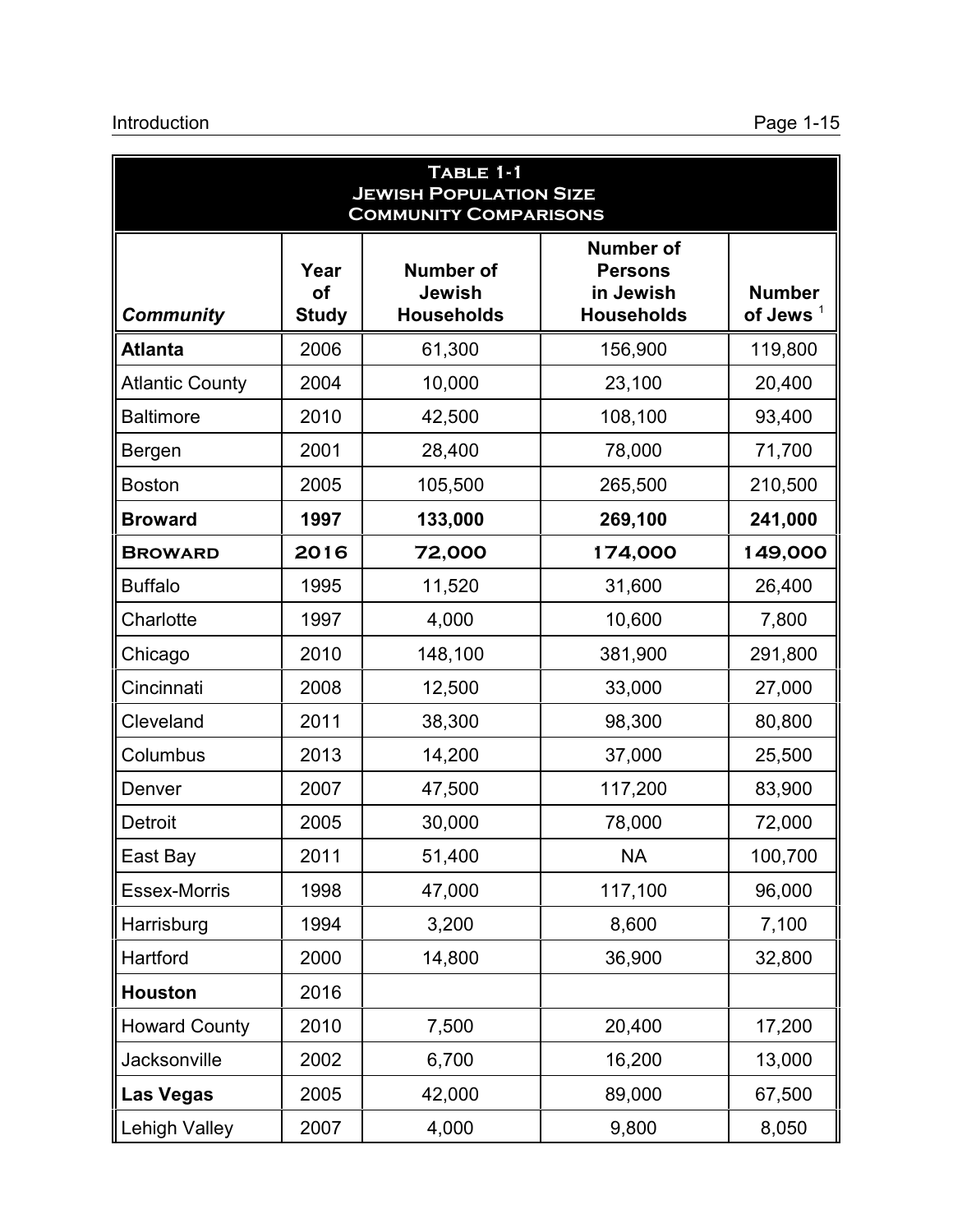| Page 1-16 |  |
|-----------|--|
|-----------|--|

| TABLE 1-1<br><b>JEWISH POPULATION SIZE</b><br><b>COMMUNITY COMPARISONS</b> |                            |                                                        |                                                                      |                              |  |  |
|----------------------------------------------------------------------------|----------------------------|--------------------------------------------------------|----------------------------------------------------------------------|------------------------------|--|--|
| <b>Community</b>                                                           | Year<br>of<br><b>Study</b> | <b>Number of</b><br><b>Jewish</b><br><b>Households</b> | <b>Number of</b><br><b>Persons</b><br>in Jewish<br><b>Households</b> | <b>Number</b><br>of Jews $1$ |  |  |
| Los Angeles                                                                | 1997                       | 247,668                                                | 590,000                                                              | 519,200                      |  |  |
| Martin-St. Lucie                                                           | 1999                       | 2,700                                                  | 5,800                                                                | 5,000                        |  |  |
| <b>Miami</b>                                                               | 2014                       | 55,700                                                 | 129,700                                                              | 123,200                      |  |  |
| Middlesex                                                                  | 2008                       | 24,000                                                 | 56,600                                                               | 52,040                       |  |  |
| Milwaukee                                                                  | 1996                       | 10,400                                                 | 25,400                                                               | 21,100                       |  |  |
| Minneapolis                                                                | 2004                       | 13,850                                                 | 35,300                                                               | 29,300                       |  |  |
| Monmouth                                                                   | 1997                       | 26,000                                                 | 72,500                                                               | 65,700                       |  |  |
| New Haven                                                                  | 2010                       | 11,000                                                 | 27,800                                                               | 23,000                       |  |  |
| New York                                                                   | 2011                       | 694,000                                                | 1,769,000                                                            | 1,538,000                    |  |  |
| Orlando                                                                    | 1993                       | 9,044                                                  | 23,400                                                               | 19,200                       |  |  |
| Palm Springs                                                               | 1998                       | 7,850                                                  | 15,850                                                               | 13,850                       |  |  |
| Philadelphia                                                               | 2009                       | 116,700                                                | 251,400                                                              | 214,600                      |  |  |
| Phoenix                                                                    | 2002                       | 44,000                                                 | 106,900                                                              | 82,900                       |  |  |
| Pittsburgh                                                                 | 2002                       | 20,900                                                 | 54,200                                                               | 42,200                       |  |  |
| Portland (ME)                                                              | 2007                       | 4,300                                                  | 11,825                                                               | 8,350                        |  |  |
| Rhode Island                                                               | 2002                       | 9,550                                                  | 23,000                                                               | 18,750                       |  |  |
| Richmond                                                                   | 1994                       | 6,000                                                  | 15,300                                                               | 12,150                       |  |  |
| Rochester                                                                  | 1999                       | 10,230                                                 | 25,600                                                               | 21,000                       |  |  |
| San Antonio                                                                | 2007                       | 4,500                                                  | 11,200                                                               | 9,170                        |  |  |
| San Diego                                                                  | 2003                       | 46,000                                                 | 118,000                                                              | 89,000                       |  |  |
| San Francisco                                                              | 2004                       | 125,400                                                | 291,500                                                              | 227,800 <sup>3</sup>         |  |  |
| Sarasota                                                                   | 2001                       | 8,800                                                  | 17,500                                                               | 15,500                       |  |  |
| Seattle                                                                    | 2000                       | 22,490                                                 | 53,500                                                               | 37,200                       |  |  |
| <b>S Palm Beach</b>                                                        | 2005                       | 73,000                                                 | 136,800                                                              | 131,300                      |  |  |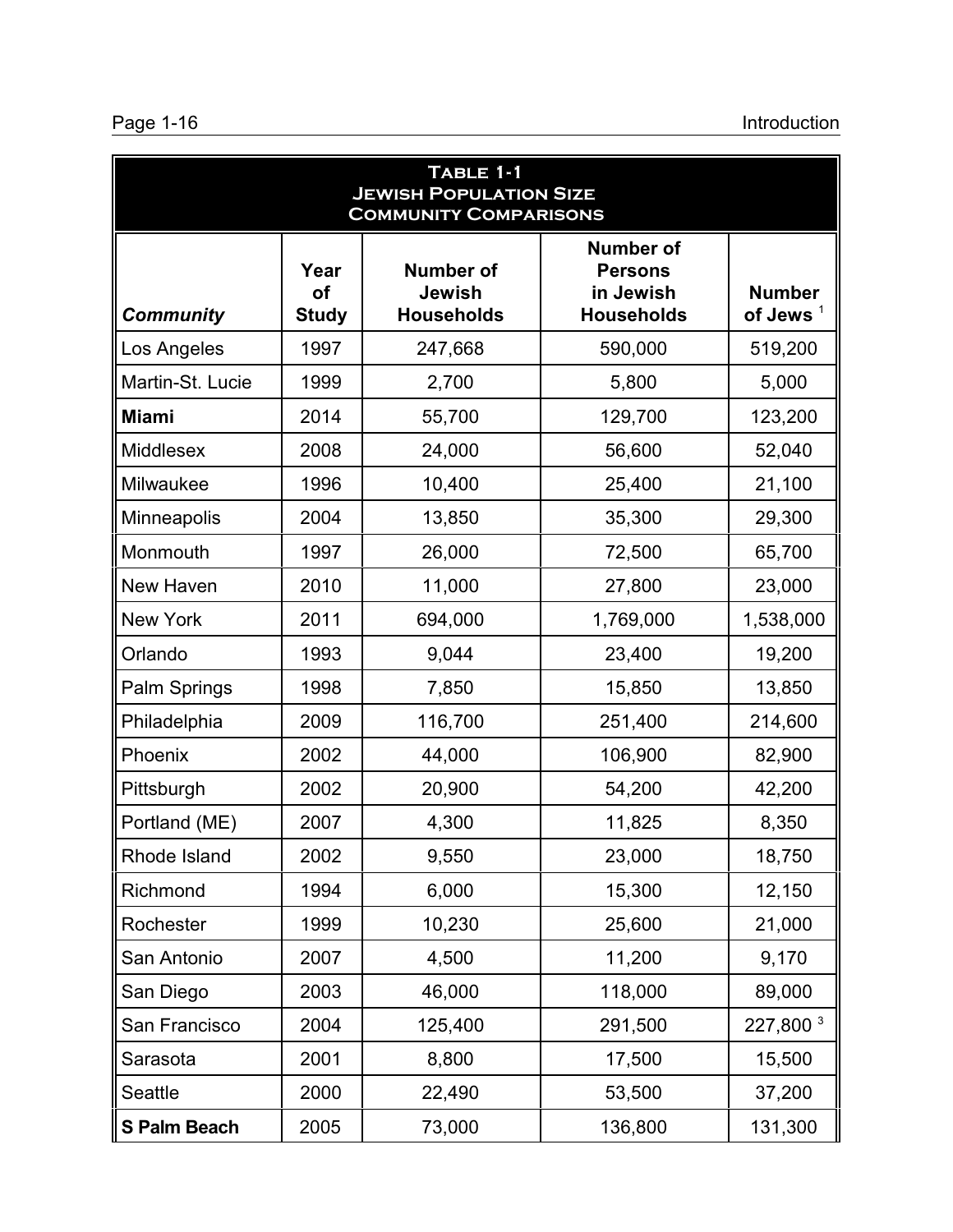| TABLE 1-1<br><b>JEWISH POPULATION SIZE</b><br><b>COMMUNITY COMPARISONS</b> |                                   |                                                        |                                                                      |                              |  |  |
|----------------------------------------------------------------------------|-----------------------------------|--------------------------------------------------------|----------------------------------------------------------------------|------------------------------|--|--|
| <b>Community</b>                                                           | Year<br><b>of</b><br><b>Study</b> | <b>Number of</b><br><b>Jewish</b><br><b>Households</b> | <b>Number of</b><br><b>Persons</b><br>in Jewish<br><b>Households</b> | <b>Number</b><br>of Jews $1$ |  |  |
| St. Louis                                                                  | 2014                              | 32,900                                                 | 89,300                                                               | 61,100                       |  |  |
| St. Paul                                                                   | 2004                              | 5,150                                                  | 13,400                                                               | 10,940                       |  |  |
| St. Petersburg                                                             | 1994                              | 13,006                                                 | 30,200                                                               | 25,700                       |  |  |
| Tidewater                                                                  | 2001                              | 5,400                                                  | 13,800                                                               | 10,950                       |  |  |
| Tucson                                                                     | 2002                              | 13,400                                                 | 28,600                                                               | 22,400                       |  |  |
| Washington (DC)                                                            | 2003                              | 110,000                                                | 267,800                                                              | 215,600                      |  |  |
| <b>W Palm Beach</b>                                                        | 2005                              | 69,000                                                 | 137,300                                                              | 124,250                      |  |  |
| Westport                                                                   | 2000                              | 5,000                                                  | 13,600                                                               | 11,450                       |  |  |
| Wilmington <sup>4</sup>                                                    | 1995                              | 5,700                                                  | 15,100                                                               | 11,900                       |  |  |
| York                                                                       | 1999                              | 925                                                    | 2,400                                                                | 1,800                        |  |  |
| Total                                                                      |                                   | 2,789,983                                              | 6,639,875                                                            | 5,482,250                    |  |  |
| American Jewish<br>Year Book 2015 <sup>5</sup>                             | 2015                              |                                                        |                                                                      | 6,829,980                    |  |  |
| NJPS <sup>6</sup>                                                          | 2000                              | 2,900,000                                              | 6,700,000                                                            | 5,237,700                    |  |  |
| <b>Brandeis</b><br>University Meta-<br>Analysis <sup>7</sup>               | 2013                              |                                                        |                                                                      | 6,800,000                    |  |  |
| Pew Research<br>Center <sup>8</sup>                                        | 2013                              |                                                        |                                                                      | 6,700,000                    |  |  |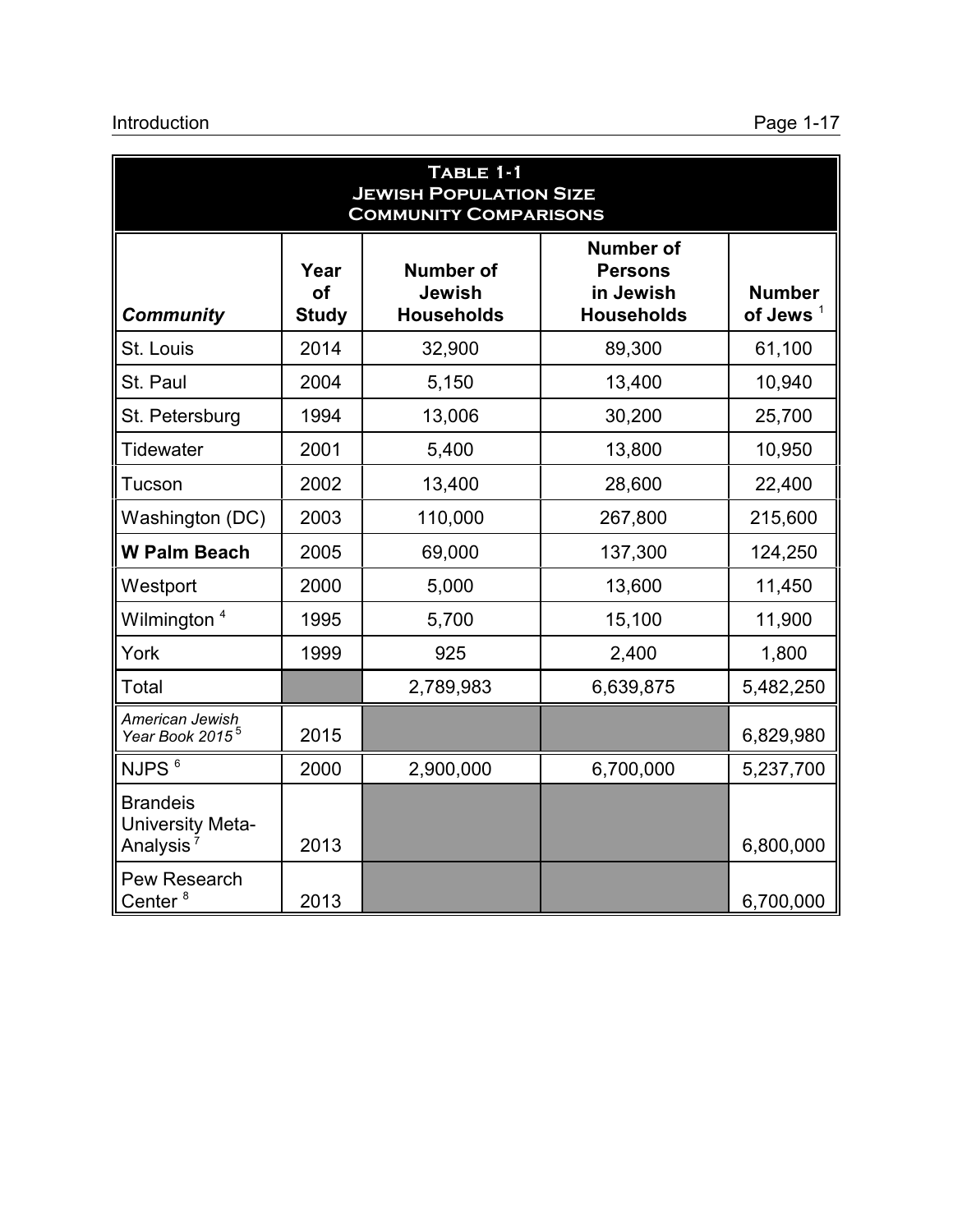| TABLE 1-1<br><b>JEWISH POPULATION SIZE</b><br><b>COMMUNITY COMPARISONS</b>                                                                                                                                                                                                                                                                                                                                                                                                                                                                                                                                                                                                                                                                                                                                                                                                                                                                                                                                                                                                                                                                                                                                                                                                                                                                                                                                                                                                                                                                                                                                                                                                                                                                                                                                                                                                                                                                                                                                                                                                                                     |                            |                                                        |                                                                      |                              |  |  |  |
|----------------------------------------------------------------------------------------------------------------------------------------------------------------------------------------------------------------------------------------------------------------------------------------------------------------------------------------------------------------------------------------------------------------------------------------------------------------------------------------------------------------------------------------------------------------------------------------------------------------------------------------------------------------------------------------------------------------------------------------------------------------------------------------------------------------------------------------------------------------------------------------------------------------------------------------------------------------------------------------------------------------------------------------------------------------------------------------------------------------------------------------------------------------------------------------------------------------------------------------------------------------------------------------------------------------------------------------------------------------------------------------------------------------------------------------------------------------------------------------------------------------------------------------------------------------------------------------------------------------------------------------------------------------------------------------------------------------------------------------------------------------------------------------------------------------------------------------------------------------------------------------------------------------------------------------------------------------------------------------------------------------------------------------------------------------------------------------------------------------|----------------------------|--------------------------------------------------------|----------------------------------------------------------------------|------------------------------|--|--|--|
| <b>Community</b>                                                                                                                                                                                                                                                                                                                                                                                                                                                                                                                                                                                                                                                                                                                                                                                                                                                                                                                                                                                                                                                                                                                                                                                                                                                                                                                                                                                                                                                                                                                                                                                                                                                                                                                                                                                                                                                                                                                                                                                                                                                                                               | Year<br>of<br><b>Study</b> | <b>Number of</b><br><b>Jewish</b><br><b>Households</b> | <b>Number of</b><br><b>Persons</b><br>in Jewish<br><b>Households</b> | <b>Number</b><br>of Jews $1$ |  |  |  |
| <sup>1</sup> Includes number of Jews in institutions without their own telephone numbers where<br>available. Estimates are for the year of the study. Current estimates may differ, see Ira<br>Sheskin and Arnold Dashefsky (2015). "Jewish Population in the United States, 2015,"<br>in Arnold Dashefsky and Ira Sheskin (Editors) (2015) American Jewish Year Book, 2015,<br>Volume 115 (Dordrecht: Springer) pp. 163-260 at www.jewishdatabank.org.<br>$2$ As per report, includes about 100,000 persons who identify as Christian.<br>As per report, includes almost all children in Jewish households with at least one<br>Jewish parent.<br><sup>4</sup> Population estimates are for New Castle County (Wilmington and Newark). In addition,<br>the Jewish Federation of Delaware serves the remainder of the state with 2,200 Jewish<br>households, 5,000 persons in Jewish households, and 3,200 Jews.<br><sup>5</sup> Ira Sheskin and Arnold Dashefsky (2015). "Jewish Population in the United States,<br>2015," in Arnold Dashefsky and Ira Sheskin (Editors) (2015) American Jewish Year<br>Book, 2015, Volume 115 (Dordrecht: Springer) pp. 163-260 at www.jewishdatabank.org.<br>$6$ See Ira Sheskin and Arnold Dashefsky (2006). "Jewish Population of the United States,<br>2006," in David Singer and Lawrence Grossman (Editors) American Jewish Year Book<br>2006, Volume 106 (New York: The American Jewish Committee) pp.133-193 for an<br>explanation of the differences between the American Jewish Year Book and NJPS<br>results. The NJPS results are at Laurence Kotler-Berkowitz et al. (2003). Strength,<br>Challenge and Diversity in the American Jewish Population. (New York: United Jewish<br>Communities) at www.jfna.org/NJPS.<br><sup>7</sup> Elizabeth Tighe et al. (2014) American Jewish Estimates: 2014 Waltham, MA:<br>Brandeis University, Steinhardt Social Research Institute at www.brandeis.edu/ssri.<br><sup>8</sup> Pew Research Center (2013). A Portrait of Jewish Americans (Washington, DC: Pew<br>Research Center) at www.pewforum.org<br><b>Notes:</b> |                            |                                                        |                                                                      |                              |  |  |  |

community study reports available at [www.jewishdatabank.org](http://www.jewishdatank.org.). All study areas correspond to the local Jewish Federation's service area. Study areas range in size from the better part of a county to multi-county areas.

2) Data are reported for the *Year of Study*. Current population estimates may differ. 3) Only Jewish community studies conducted since 1993 that used random digit dialing

(RDD) sampling for at least part of the sample and for the greater part of the geographic area served by the community's Jewish Federation are listed.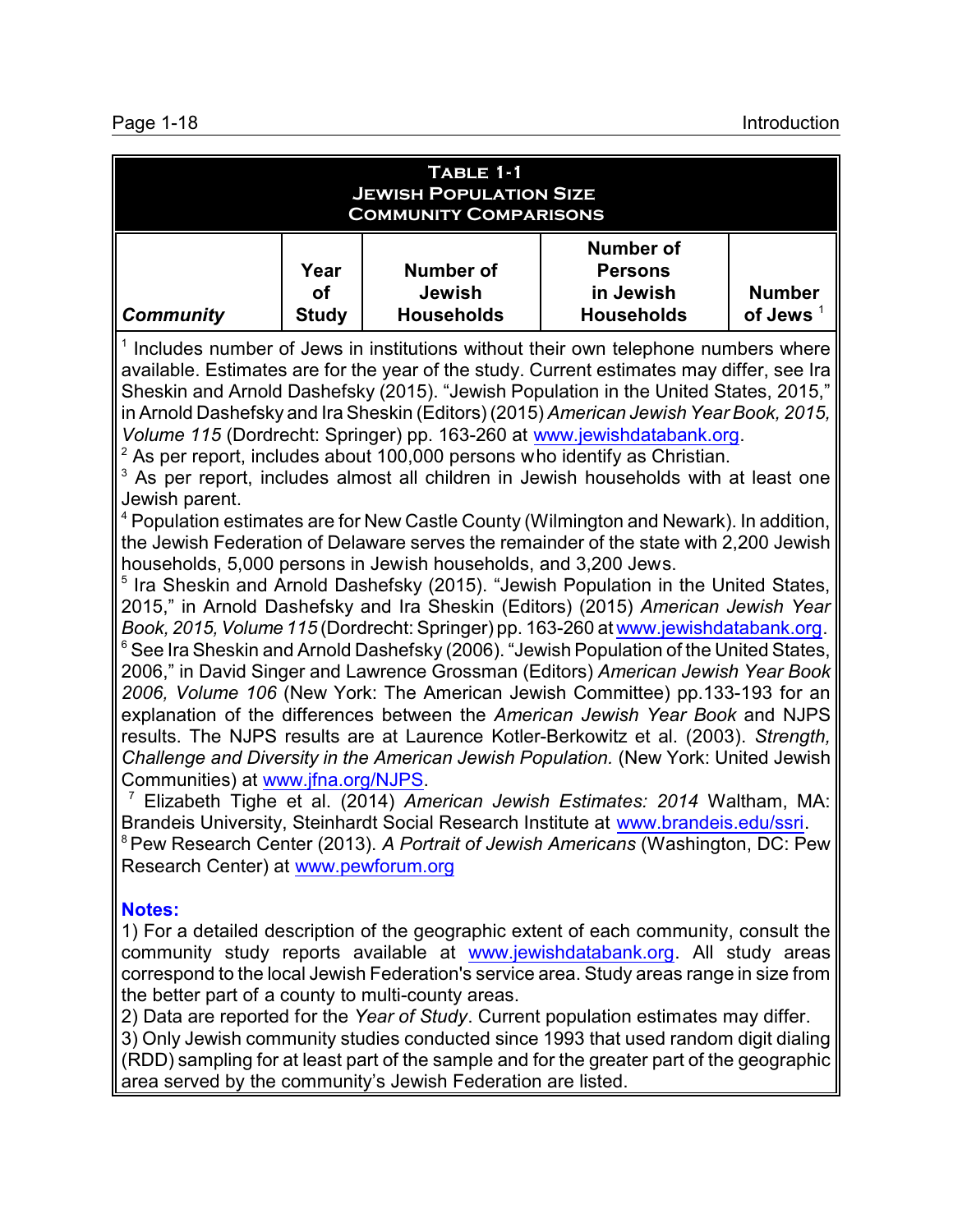| <b>TABLE 1-2</b><br>DATES, SAMPLING METHODS, AND SAMPLE SIZES<br>OF LOCAL JEWISH COMMUNITY STUDIES<br><b>COMMUNITY COMPARISONS</b> |                                                                                                                                                 |      |       |              |                  |       |  |
|------------------------------------------------------------------------------------------------------------------------------------|-------------------------------------------------------------------------------------------------------------------------------------------------|------|-------|--------------|------------------|-------|--|
|                                                                                                                                    | <b>Sampling Method and</b><br><b>Sample Size of Most Recent Study</b><br><b>Year of</b>                                                         |      |       |              |                  |       |  |
| <b>Community</b>                                                                                                                   | <b>Most</b><br>Last<br><b>Previous</b><br><b>Recent</b><br>List $1$<br><b>Study</b><br><b>RDD</b><br><b>DJN</b><br><b>Study</b><br><b>Total</b> |      |       |              |                  |       |  |
| <b>Atlanta</b>                                                                                                                     | 1996                                                                                                                                            | 2006 | 322   | $\mathbf{0}$ | 685              | 1,007 |  |
| <b>Atlantic County</b>                                                                                                             | 1985                                                                                                                                            | 2004 | 212   | 412          | $\overline{0}$   | 624   |  |
| <b>Baltimore</b>                                                                                                                   | 1999                                                                                                                                            | 2010 | 193   | 49           | 971              | 1,213 |  |
| Bergen                                                                                                                             | <b>None</b>                                                                                                                                     | 2001 | 1,003 | $\mathbf{0}$ | 0                | 1,003 |  |
| <b>Boston</b>                                                                                                                      | 1995                                                                                                                                            | 2005 | 401   | $\mathbf{0}$ | 1,365            | 1,766 |  |
| <b>Broward</b>                                                                                                                     | <b>None</b>                                                                                                                                     | 1997 | 1,023 | $\mathbf{0}$ | $\mathbf{0}$     | 1,023 |  |
| <b>Broward</b>                                                                                                                     | 1997                                                                                                                                            | 2016 |       |              |                  | 1,201 |  |
| <b>Buffalo</b>                                                                                                                     | None                                                                                                                                            | 1995 | 582   | 0            | 483 <sup>2</sup> | 1,065 |  |
| Charlotte                                                                                                                          | <b>None</b>                                                                                                                                     | 1997 | 186   | 298          | 0                | 484   |  |
| Chicago                                                                                                                            | 2000                                                                                                                                            | 2010 | 152   | 204          | 1,637            | 1,993 |  |
| Cincinnati                                                                                                                         | <b>None</b>                                                                                                                                     | 2008 | 228   | $\mathbf{0}$ | 684              | 912   |  |
| Cleveland                                                                                                                          | 1996                                                                                                                                            | 2011 | 114   | 36           | 894              | 1,044 |  |
| Columbus                                                                                                                           | 2001                                                                                                                                            | 2013 | 47    | 61           | 654              | 762   |  |
| Denver                                                                                                                             | 1997                                                                                                                                            | 2007 | 227   | 70           | 1,102            | 1,399 |  |
| Detroit                                                                                                                            | 1989                                                                                                                                            | 2005 | 403   | 871          | $\mathbf 0$      | 1,274 |  |
| East Bay                                                                                                                           | 1986                                                                                                                                            | 2011 | 621   | 199          | 0                | 820   |  |
| <b>Essex-Morris</b>                                                                                                                | 1986                                                                                                                                            | 1998 | 1,446 | 0            | $\mathbf 0$      | 1,446 |  |
| Harrisburg                                                                                                                         | <b>None</b>                                                                                                                                     | 1994 | 186   | 289          | 0                | 475   |  |
| Hartford                                                                                                                           | 1982                                                                                                                                            | 2000 | 216   | 547          | $\mathbf 0$      | 763   |  |
| <b>Howard County</b>                                                                                                               | 1999                                                                                                                                            | 2010 | 49    | 0            | 204              | 253   |  |
| Jacksonville                                                                                                                       | None                                                                                                                                            | 2002 | 209   | 226          | 166              | 601   |  |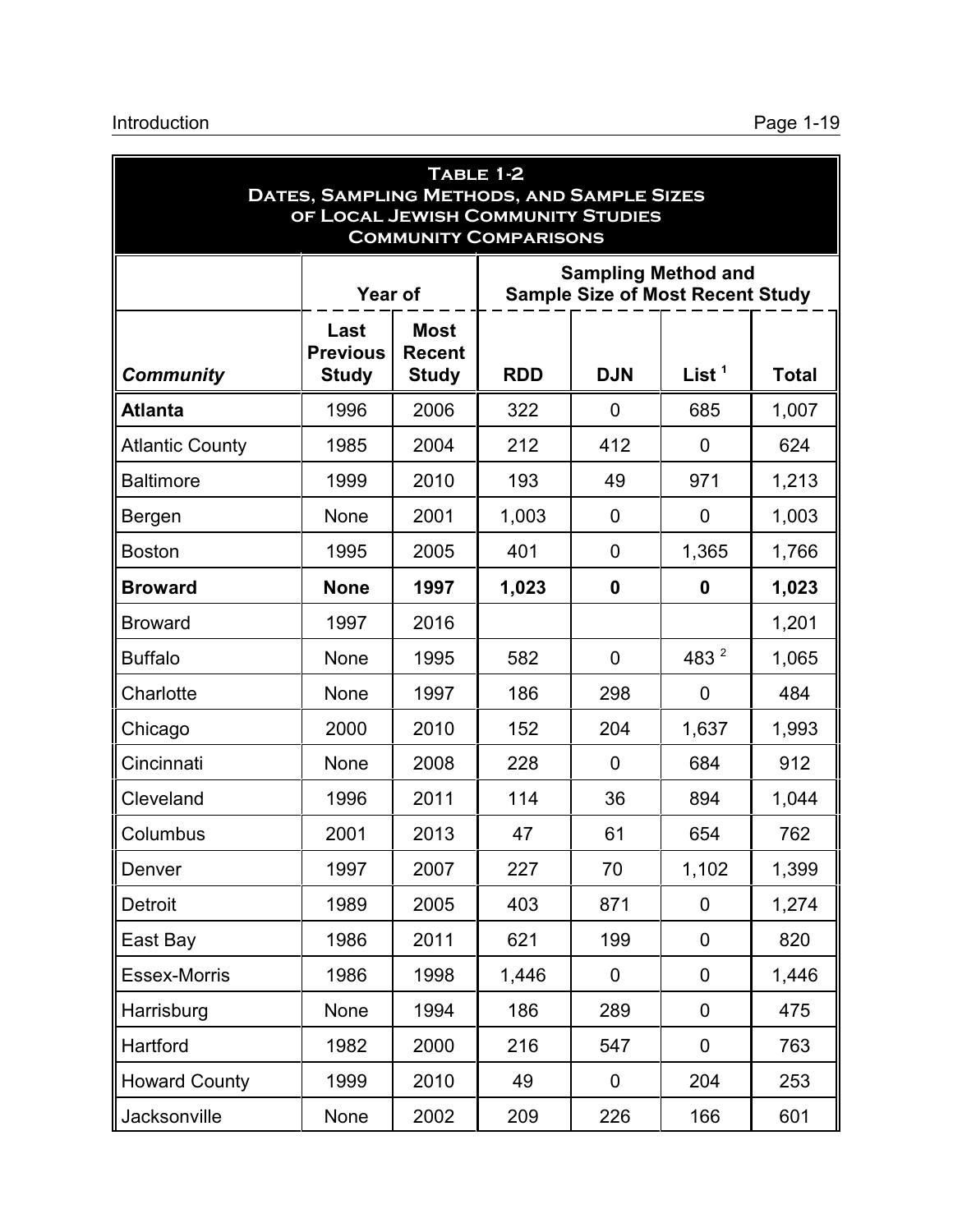| TABLE 1-2<br>DATES, SAMPLING METHODS, AND SAMPLE SIZES<br>OF LOCAL JEWISH COMMUNITY STUDIES<br><b>COMMUNITY COMPARISONS</b> |                                         |                                                                                      |       |              |                |       |  |
|-----------------------------------------------------------------------------------------------------------------------------|-----------------------------------------|--------------------------------------------------------------------------------------|-------|--------------|----------------|-------|--|
|                                                                                                                             |                                         | <b>Sampling Method and</b><br><b>Sample Size of Most Recent Study</b><br>Year of     |       |              |                |       |  |
| <b>Community</b>                                                                                                            | Last<br><b>Previous</b><br><b>Study</b> | <b>Most</b><br><b>Recent</b><br>List $1$<br><b>Study</b><br><b>RDD</b><br><b>DJN</b> |       |              |                |       |  |
| <b>Las Vegas</b>                                                                                                            | 1995                                    | 2005                                                                                 | 398   | 799          | $\overline{0}$ | 1,197 |  |
| Lehigh Valley                                                                                                               | <b>None</b>                             | 2007                                                                                 | 217   | 320          | $\mathbf 0$    | 537   |  |
| Los Angeles                                                                                                                 | 1979                                    | 1997                                                                                 | 1,080 | 0            | 1,560          | 2,640 |  |
| Martin-St. Lucie                                                                                                            | <b>None</b>                             | 1999                                                                                 | 23    | 180          | $\overline{0}$ | 203   |  |
| <b>Miami</b>                                                                                                                | 2004                                    | 2014                                                                                 | 590   | $\mathbf{0}$ | 1,430          | 2,020 |  |
| Middlesex                                                                                                                   | None                                    | 2008                                                                                 | 469   | 607          | $\overline{0}$ | 1,076 |  |
| Milwaukee                                                                                                                   | 1983                                    | 1996                                                                                 | 308   | 531          | $\overline{0}$ | 839   |  |
| <b>Minneapolis</b>                                                                                                          | None                                    | 2004                                                                                 | 208   | 538 *        | $\overline{0}$ | 746   |  |
| Monmouth                                                                                                                    | None                                    | 1997                                                                                 | 395   | 401 $3$      | $\overline{0}$ | 796   |  |
| New Haven                                                                                                                   | None                                    | 2010                                                                                 | 297   | 536          | $\mathbf 0$    | 833   |  |
| <b>New York</b>                                                                                                             | 2002                                    | 2011                                                                                 | 3,377 | 451          | 2,165          | 5,993 |  |
| Orlando                                                                                                                     | <b>None</b>                             | 1993                                                                                 | 204   | 467          | $\overline{0}$ | 671   |  |
| Palm Springs                                                                                                                | None                                    | 1998                                                                                 | 77    | 0            | 325            | 402   |  |
| Philadelphia                                                                                                                | 1997                                    | 2009                                                                                 | 362   | 101          | 754            | 1,217 |  |
| Phoenix                                                                                                                     | 1983                                    | 2002                                                                                 | 229   | $\mathbf 0$  | 564            | 793   |  |
| <b>Pittsburgh</b>                                                                                                           | None                                    | 2002                                                                                 | 341   | $\mathbf 0$  | 972            | 1,313 |  |
| Portland (ME)                                                                                                               | None                                    | 2007                                                                                 | 150   | 271          | $\mathbf 0$    | 421   |  |
| Rhode Island                                                                                                                | 1987                                    | 2002                                                                                 | 306   | 523          | $\mathbf 0$    | 829   |  |
| Richmond                                                                                                                    | None                                    | 1994                                                                                 | 191   | 432          | $\mathbf 0$    | 623   |  |
| Rochester                                                                                                                   | 1986                                    | 1999                                                                                 | 213   | 495          | $\overline{0}$ | 708   |  |
| San Antonio                                                                                                                 | None                                    | 2007                                                                                 | 290   | 385          | $\pmb{0}$      | 675   |  |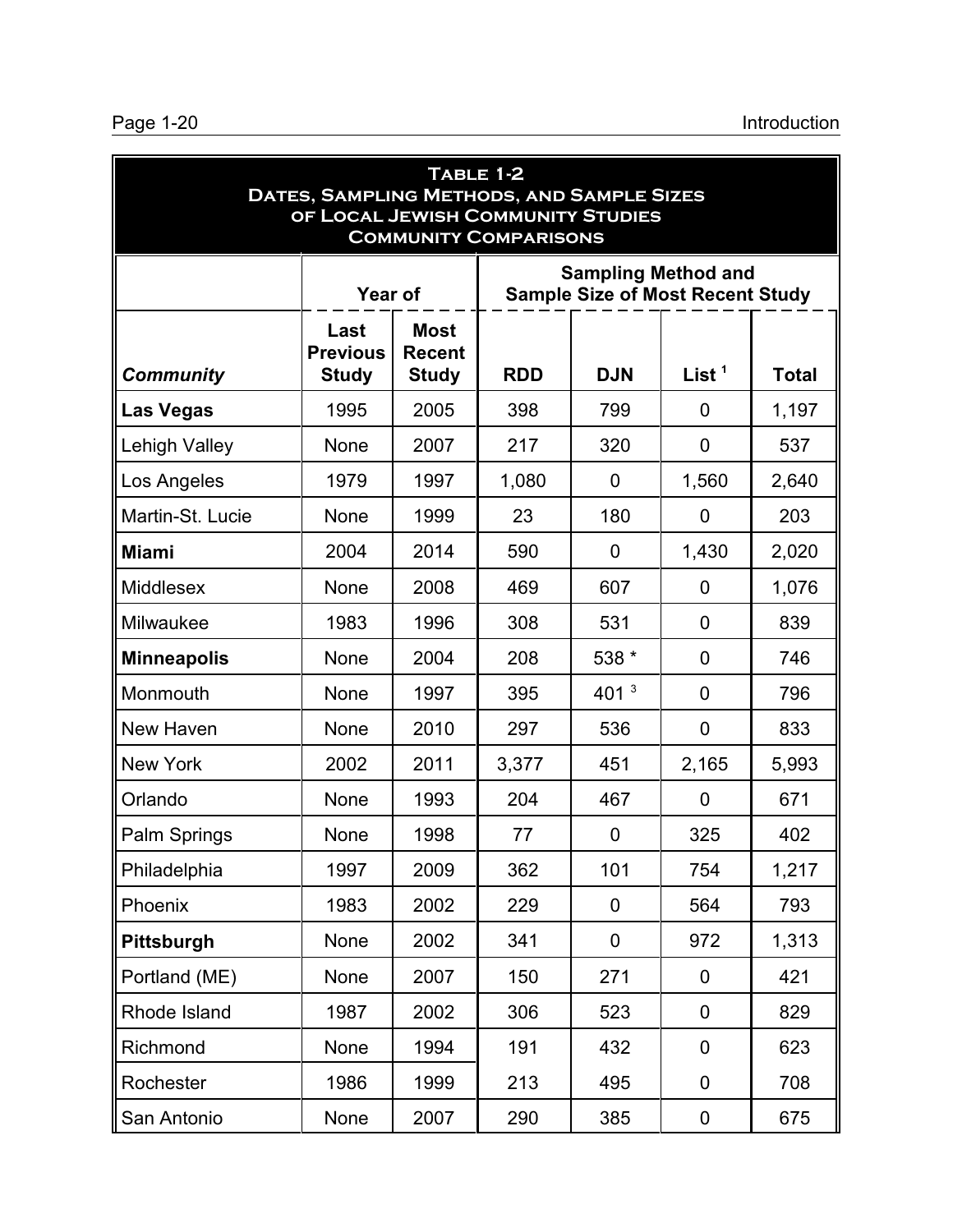| TABLE 1-2<br>DATES, SAMPLING METHODS, AND SAMPLE SIZES<br>OF LOCAL JEWISH COMMUNITY STUDIES<br><b>COMMUNITY COMPARISONS</b> |                                                                                                                                                 |                                                                                         |        |                |                |        |  |
|-----------------------------------------------------------------------------------------------------------------------------|-------------------------------------------------------------------------------------------------------------------------------------------------|-----------------------------------------------------------------------------------------|--------|----------------|----------------|--------|--|
|                                                                                                                             |                                                                                                                                                 | <b>Sampling Method and</b><br><b>Sample Size of Most Recent Study</b><br><b>Year of</b> |        |                |                |        |  |
| <b>Community</b>                                                                                                            | <b>Most</b><br>Last<br><b>Previous</b><br><b>Recent</b><br>List $1$<br><b>RDD</b><br><b>DJN</b><br><b>Study</b><br><b>Study</b><br><b>Total</b> |                                                                                         |        |                |                |        |  |
| San Diego                                                                                                                   | None                                                                                                                                            | 2003                                                                                    | 531    | $\overline{0}$ | 549            | 1,080  |  |
| San Francisco                                                                                                               | 1986                                                                                                                                            | 2004                                                                                    | 500    | $\overline{0}$ | 1,121          | 1,621  |  |
| Sarasota                                                                                                                    | 1992                                                                                                                                            | 2001                                                                                    | 189    | 427            | $\overline{0}$ | 616    |  |
| <b>Seattle</b>                                                                                                              | 1990                                                                                                                                            | 2000                                                                                    | 217    | $\overline{0}$ | 600            | 817    |  |
| <b>South Palm Beach</b>                                                                                                     | 1995                                                                                                                                            | 2005                                                                                    | 1,511  | $\overline{0}$ | $\overline{0}$ | 1,511  |  |
| <b>St. Louis</b>                                                                                                            | 1995                                                                                                                                            | 2014                                                                                    | 216    | 30             | 757            | 1,003  |  |
| St. Paul                                                                                                                    | None                                                                                                                                            | 2004                                                                                    | 203    | 291 *          | $\overline{0}$ | 494    |  |
| St. Petersburg                                                                                                              | None                                                                                                                                            | 1994                                                                                    | 204    | 412            | $\mathbf 0$    | 616    |  |
| Tidewater                                                                                                                   | 1988                                                                                                                                            | 2001                                                                                    | 182    | 446            | $\overline{0}$ | 628    |  |
| Tucson                                                                                                                      | <b>None</b>                                                                                                                                     | 2002                                                                                    | 300    | 505            | $\mathbf 0$    | 805    |  |
| Washington                                                                                                                  | 1983                                                                                                                                            | 2003                                                                                    | 400    | 801            | $\overline{0}$ | 1,201  |  |
| <b>West Palm Beach</b>                                                                                                      | 1999                                                                                                                                            | 2005                                                                                    | 1,534  | $\Omega$       | $\overline{0}$ | 1,534  |  |
| Westport                                                                                                                    | <b>None</b>                                                                                                                                     | 2000                                                                                    | 202    | 422            | $\overline{0}$ | 624    |  |
| Wilmington                                                                                                                  | None                                                                                                                                            | 1995                                                                                    | 157    | 318            | $\overline{0}$ | 475    |  |
| York                                                                                                                        | None                                                                                                                                            | 1999                                                                                    | 23     | 90             | 283            | 396    |  |
| Total                                                                                                                       |                                                                                                                                                 |                                                                                         | 23,914 | 14,041         | 19,925         | 59,081 |  |

\* Distinctive Jewish Name (DJN) sampling was supplemented with Russian Jewish (First) Name (RJN) sampling.

<sup>1</sup> Except as noted, the list sample is drawn from the Jewish Federation mailing list, sometimes combined with sampling from synagogue and organizational mailing lists.

 $2$  List sample was drawn from synagogue member lists.

<sup>3</sup> Distinctive Jewish Name (DJN) sampling was supplemented with Distinctive Sephardic Name (DSN) sampling.

Note: Only Jewish community studies conducted since 1993 that used random digit dialing (RDD) sampling for at least part of the sample and for the greater part of the geographic area served by the community's Jewish Federation are listed.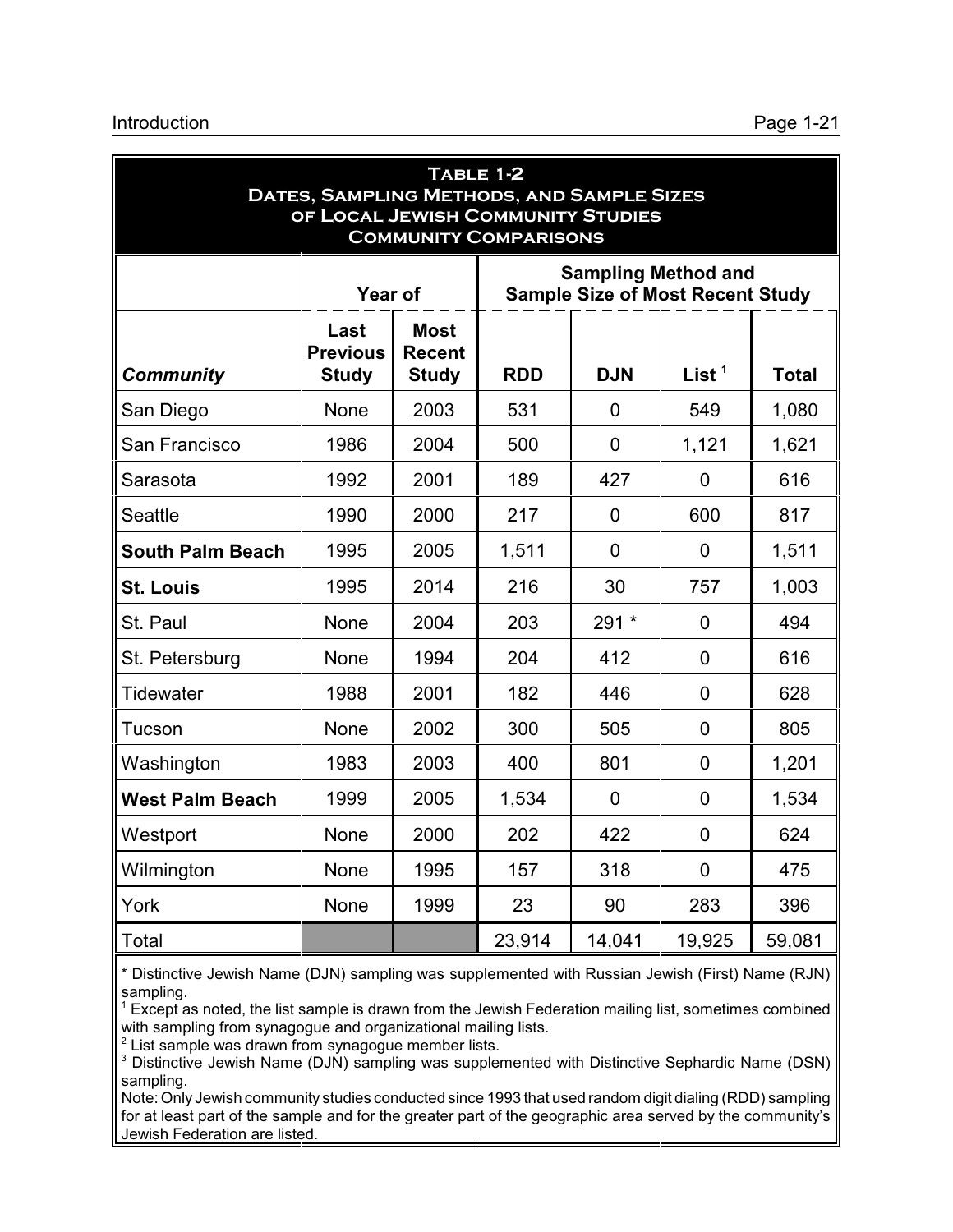# **Comparisons with NJPS 2000-01**

**M** any of the comparison tables include results from the 2000-01 National Jewish<br>Population Survey (NJPS 2000). This researcher believes that community comparisons based upon local community studies are more instructive than comparisons with NJPS 2000.

The NJPS 2000 questionnaire was administered to 4,523 respondents who represent the 5.1 million American Jews estimated by the study who live in households. Of the 4,523 respondents, 4,220 respondents (representing 4.3 million *more Jewishly-connected* American Jews) received a longer 43-minute questionnaire. The other 303 respondents (representing 800,000 *less Jewishly-connected* American Jews who live in households) received a 21-minute questionnaire. The shorter questionnaire consisted of a subset of questions from the longer questionnaire, omitting many questions about Jewish identity. As a result, the NJPS 2000-01 results for most demographic measures presented in this report (Chapters 4-5) represent all 5.1 million American Jews who live in households, while the NJPS 2000-01 results for most Jewish identity measures presented in this report (Chapters 6-8 and 11-14) reflect only the 4.3 million more Jewishly-connected American Jews. Results on Jewish identity measures for the more Jewishly-connected sample are, in most cases, more positive than they would have been had these data been collected from all respondents representing the 5.1 million American Jews who live in households. An additional 100,000 Jews were estimated by the study to live in institutions for a total NJPS 2000-01 estimate of 5.2 million American Jews. See [www.jewishdatabank.org](http://www.jewishdatabank.com) for more information on the NJPS 2000-01 methodology.

In the comparison tables, NJPS 2000-01 results shown for the *more Jewishly-connected sample*, reflecting the 4.3 million American Jews, are footnoted.

# **Comparisons Among Population Subgroups**

T hroughout this report, in the tables showing selected crosstabulations by population<br>
subgroup, comparisons are made between the perceptages for particular population subgroup, comparisons are made between the percentages for particular population subgroups, such as geographic area and age, and the *overall percentage* for Broward as a whole shown in the first row of each table.

In general, the percentage for a particular population subgroup in a particular table is identified as being *much higher* or *much lower* than the overall percentage if that percentage differs by at least ten percentage points from the overall percentage. For example, if the overall percentage of Jewish respondents who identify as Orthodox is 11% and 24% of respondents in synagogue member households identify as Orthodox, then the percentage of respondents in synagogue member households who identify as Orthodox be identified as being *much higher* than the overall percentage because 24% is at least ten percentage points higher than 11%.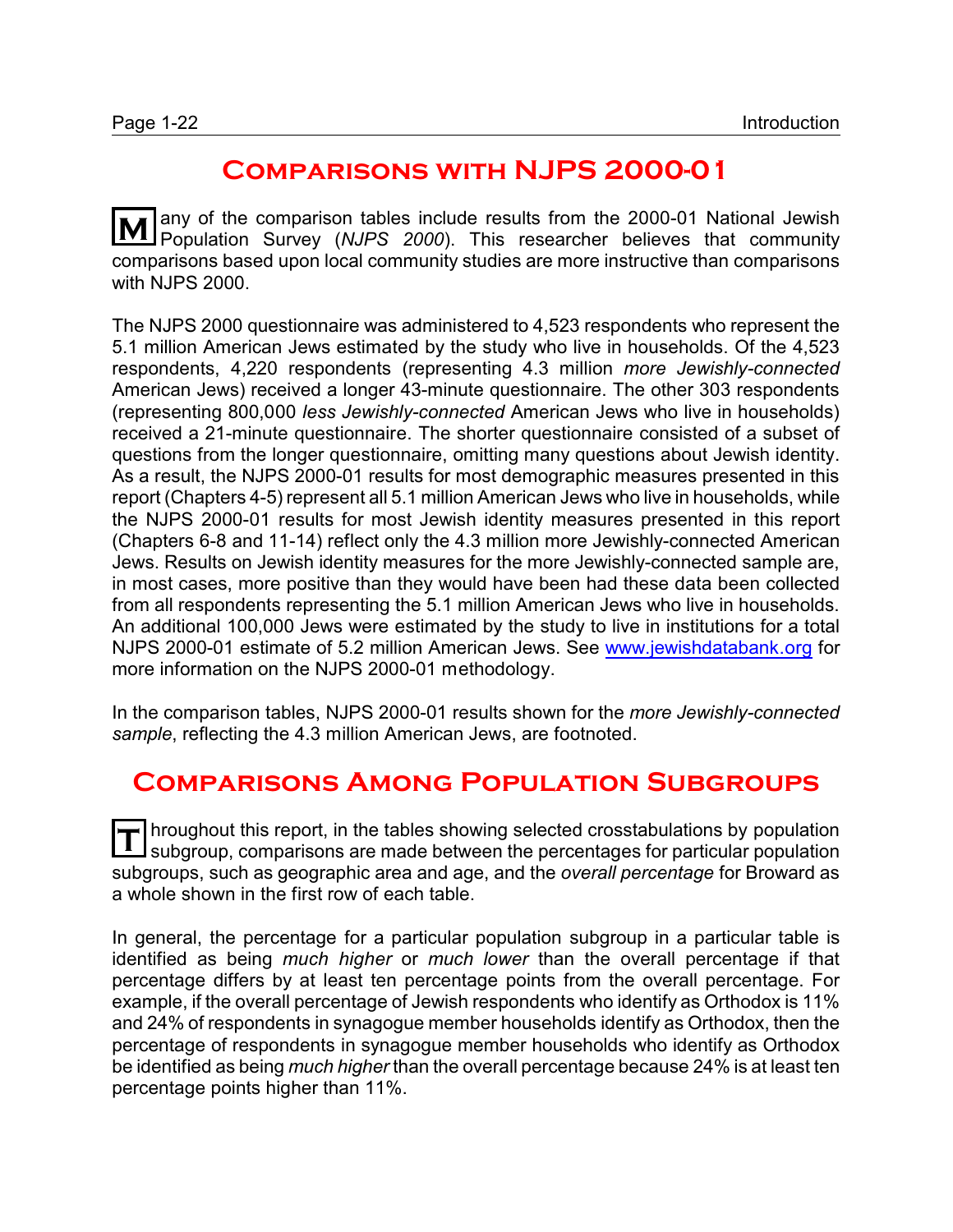An exception to this guideline is made when the sample size for a population subgroup is less than 50. In such cases, the percentage for a particular population subgroup in a particular table is identified as being *much higher* or *much lower* than the overall percentage if that percentage differs by at least 20 percentage points from the overall percentage.

A second exception to this guideline is made when the overall percentage is less than 10%. In such cases, subjective judgment is used in determining what constitutes *much higher* or *much lower*.

A third exception to this guideline is made in Chapter 5 of this report, where differences as large as ten percentage points are rare for many of the demographic measures reported therein. In such cases, subjective judgment is used in determining what constitutes *much higher* or *much lower*.

# **Reading the Tables**

**P** ercentage distributions for each question in the Telephone Survey are shown in a table along with selected crosstabulations by various population subgroups such as table, along with selected crosstabulations by various *population subgroups* such as geographic area, length of residence, age, sex, household structure, household income, Jewish identification, type of marriage, synagogue membership, Jewish Community Center membership, Jewish organization membership, formal and informal Jewish education of respondents as children, and such other variables as are deemed relevant.

In some tables, "don't know" responses are included in the computations, while in other tables they are excluded. The inclusion or exclusion of "don't know" responses depends on whether the "don't know" is a statement of value (generally included) or merely an inability to remember or a refusal to respond (generally excluded). In some tables, "don't know" responses are treated as negative responses. Missing responses are excluded from the tables.

Each table shows the **base** (set of households or persons queried), or denominator used in calculating the percentages (shown either directly below the table title or in the column headings or row labels).

When reading the tables, percentages and corresponding numbers **add down** when the percent signs appear across the top of the columns, and percentages and corresponding numbers **add across** when the percent signs appear down the first column.

In instances where a single percentage is shown in a table, this percentage is essentially the percentage of households (or persons, adults, children, married couples, etc.) about whom a question was answered in the affirmative. In instances where every percentage in a table is shown with a percent sign, it means that each percentage is calculated on an independent base. In instances where percent signs are shown in columns surrounded by thick vertical lines, it means that these percentages are summed or calculated based upon information in the other columns in the table.